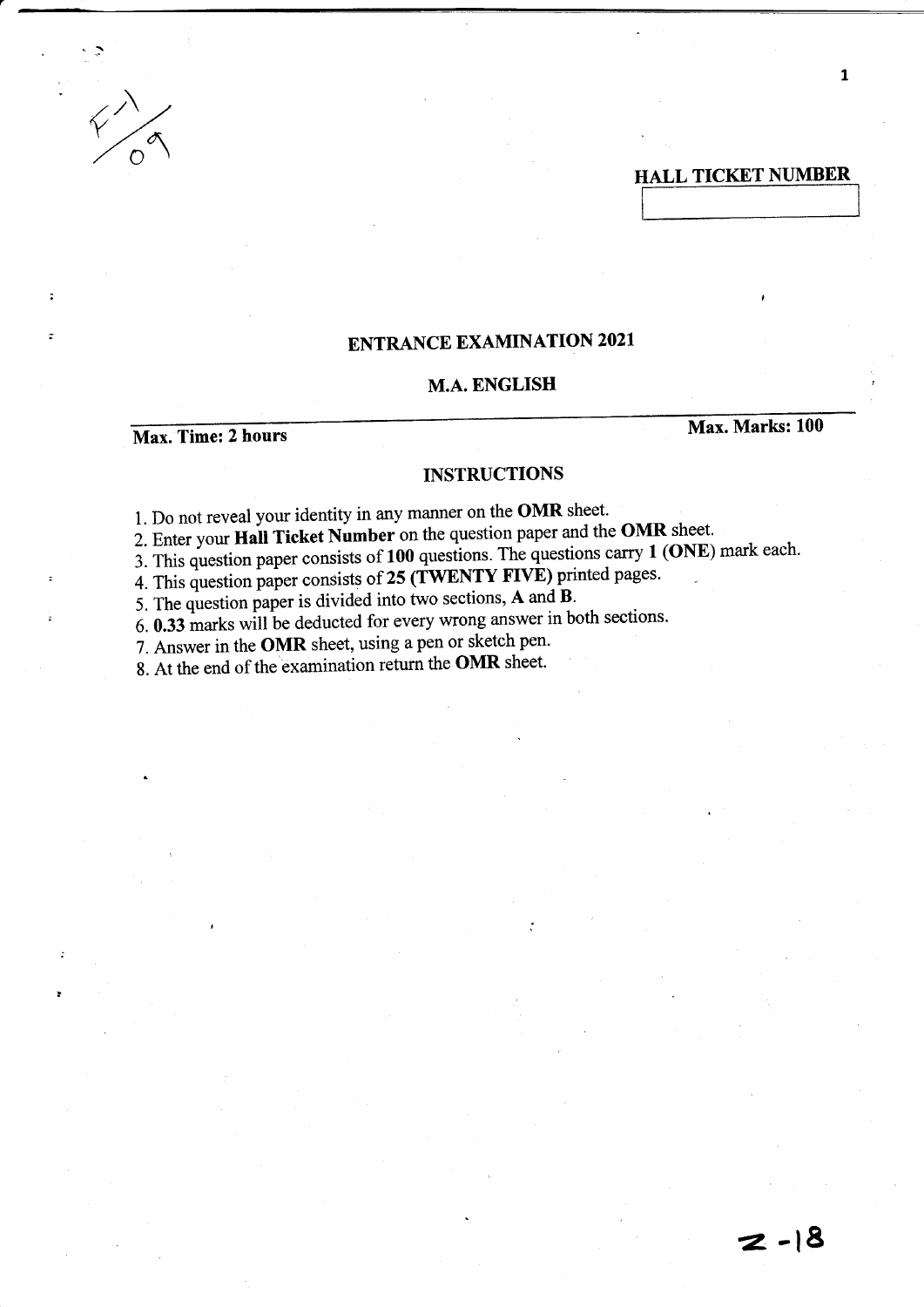# M.A. English Entrance Examination 2021

#### **Section A**

The questions carry 1 (one) mark each. 0.33 marks will be deducted for each wrong answer in both parts A and B. Answer in the OMR sheet, using a pen or sketch pen.

1. Chortle is a/an

A. Neologism

B. Portmanteau word

C. Archaic expression

D. Syllogism

2. What does the following sentence mean?

He visits the Dean off and on.

A. He visits the Dean every daY.

B. He visits the Dean occasionally.

C. He visits the Dean regularlY.

D. He never visits the Dean at all.

3. Identify the correct sentence:

A. It's high time you stopped being rude.

B. It's high time you have stopped being rude.

C. Its high time you should stop being rude.

D. Its high time you will stop being rude.

4. Match the following:

i. Put off ii. Put on iii. Put out iv. Put up

a. wear b. postpone c. display d. extinguish e. mimic

A. i-d, ii-a, iii-e, iv-c B. i-e, ii-a, iii-b, iv-d  $C.$  i-b, ii-a, iii-d, iv-c D. i-c, ii-a, iii-b, iv-e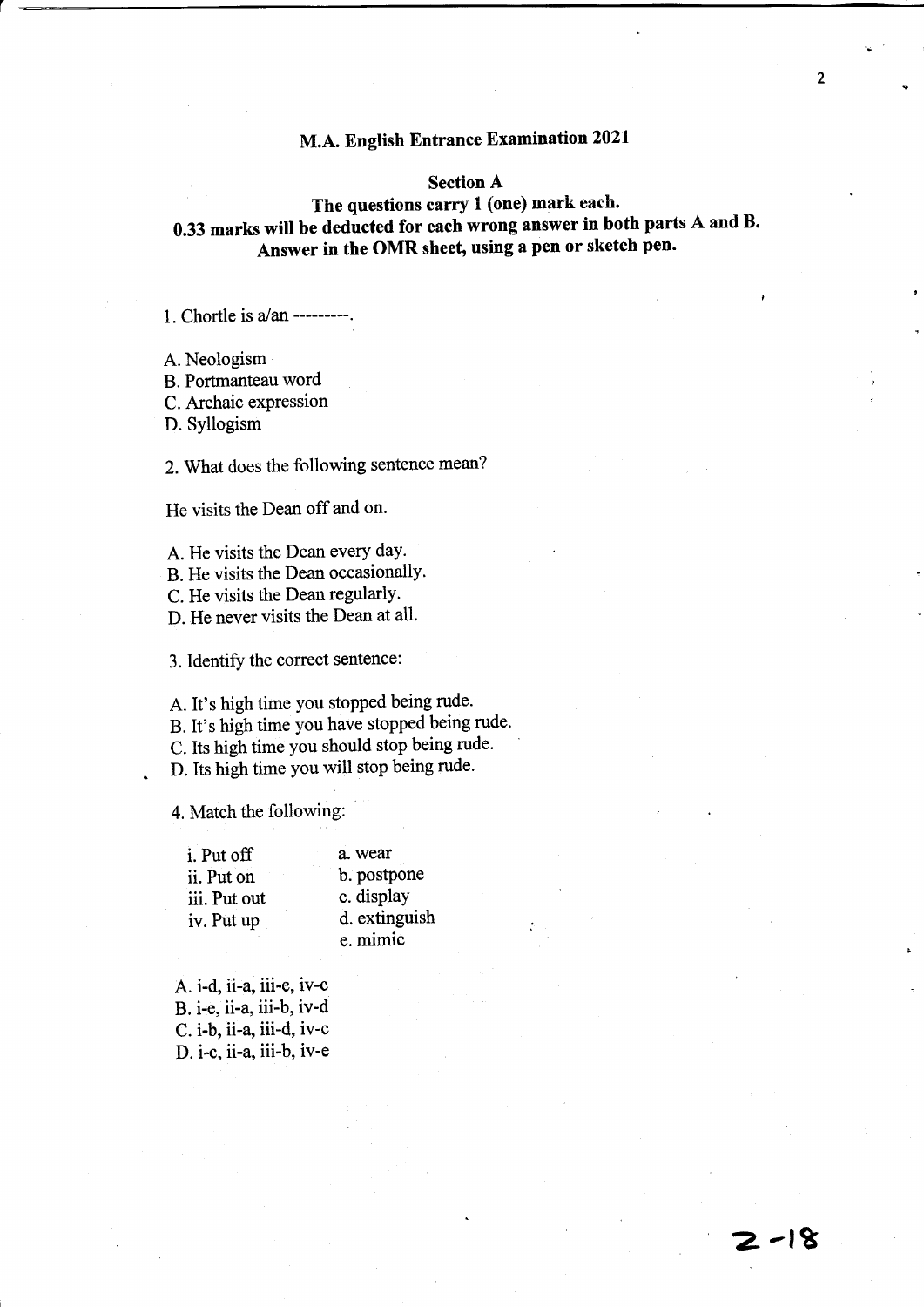# 5. What does 'salon' signify in the following context?

"The first time that he was seen in the house was at a concert, when he seemed to have been drawn to the salon by Marianna's enchanting voice."

A. Dressing room.

B. Concert room.

C. Living room

D. Prayer room.

6. "Flying planes can be dangerous" is  $a/an$  --------

A. amphibious phrase

B. complex sentence

C. ambiguous sentence

D. sentence fragment

7. Which of the following sets of sentences sounds grammatically more appropriate?

(1) I was thinking of going to watch a movie. If I will go, will you come with me?  $(2)$  I thought of going to watch a movie. If I shall go, will you come with me?  $(3)$  I would think of going to watch a movie. If I would go, will you come with me?  $(4)$  I am thinking of going to watch a movie. If I go, will you come with me?

?z-18

3

A. 1 and 4 B. only 2 C. 2 and 3 D. only 4

8. Match the antonYms:

| (i) adherent    | (a) unsayoury |
|-----------------|---------------|
| (ii) nonplussed | (b) clumsy    |
| (iii) delicious | (c) applaud   |
| (iv) dainty     | (d) adversary |
| (v) admonish    | (e) unfazed   |

A.  $i-d / ii-e / / iii-a / iv-b / v-c$ B. i-e / ii-d / iii-b / iv-c / v-a C. i-d/ii-b/iii-a/iv-c/v-e D. i-b / ii -a / iii-e / iv-d / v-c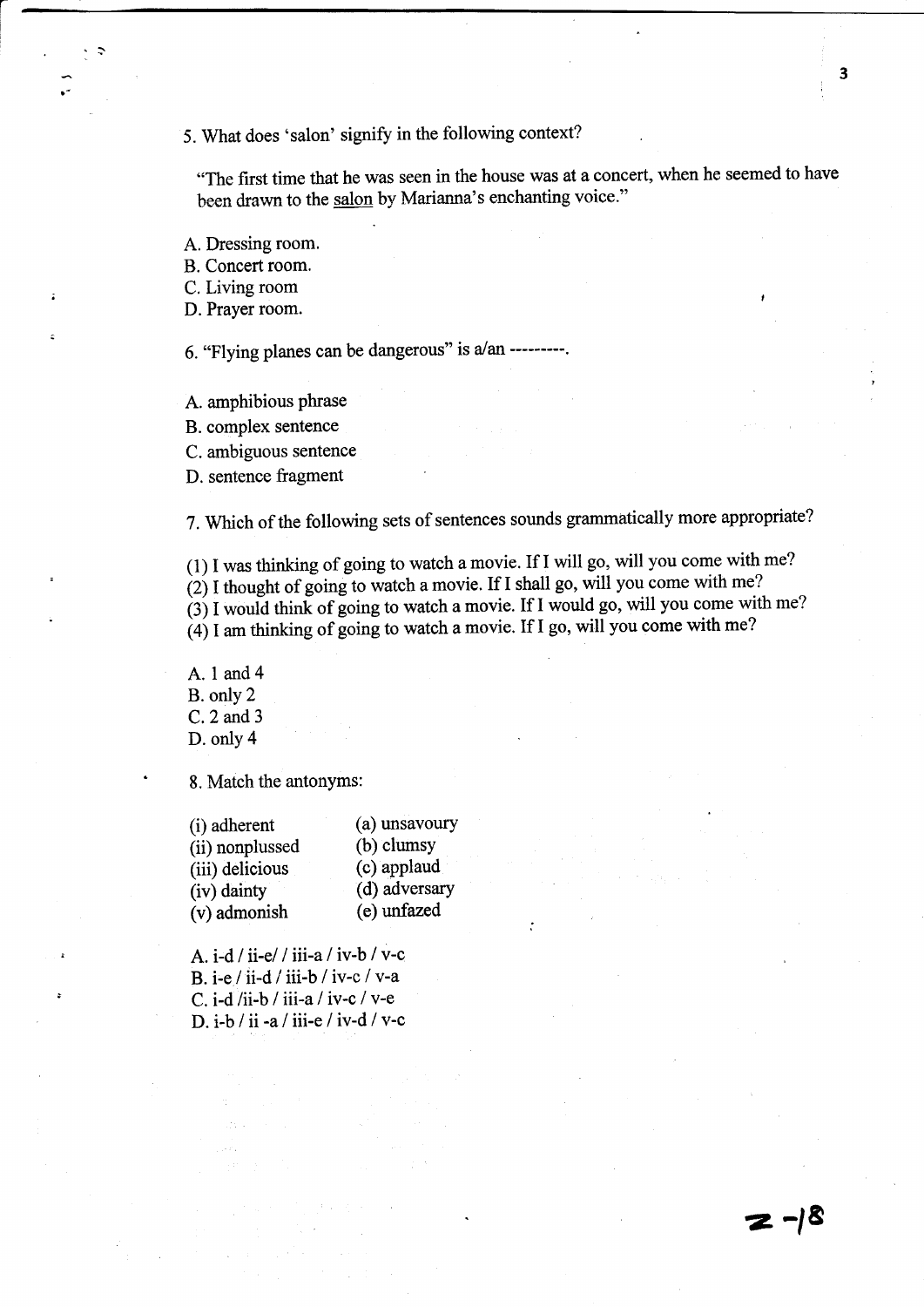9. What does the foliowing sentence imply?

"There's little love lost between X and Y."

A. X and Y like each other a little

B. X and Y do not like each other

- C. X and Y are close but former friends
- $D. X$  and  $Y$  love like strangers
- 10. After looking for him all over the village fair, Harry finally found Jordan binging on cotton candy at the sweetmeats counter and said, "Don't you think you are a little long in the tooth for that?"

What does Harry mean?

A. Jordan shouldn't eat cotton candy because he has dental problems.

- B. Jordan is too old to indulge in the delights of eating cotton candy.
- C. It was wrong of Jordan to abandon Harry and eat cotton candy alone'
- D. Jordan is too classy to be seen eating cotton candy at a village fair.

11. Fill in the blanks with the most appropriate words given below:

After ------- public outrage at the police brutality, the government -------- to hand the case over to the CBI.

A. extensive, conceded

B. excessive, declared

C. extraordinary, admitted

D. widespread, decided

12. Mr. X turns up at the boss's house to curry favour.

Which of the following interpretations is appropriate for the above sentence?

a

4

2-18

A. X is an expert cook

B. X lives in the boss's house

C. X seeks benefits from the boss

D. X favours cooking curry

13. 'I have a bee in my bonnet'.

The above sentence means --------

A. I am a bee farmer

B. I wear hats decorated with bees

C. I am obsessed about something

D. I do not care for anything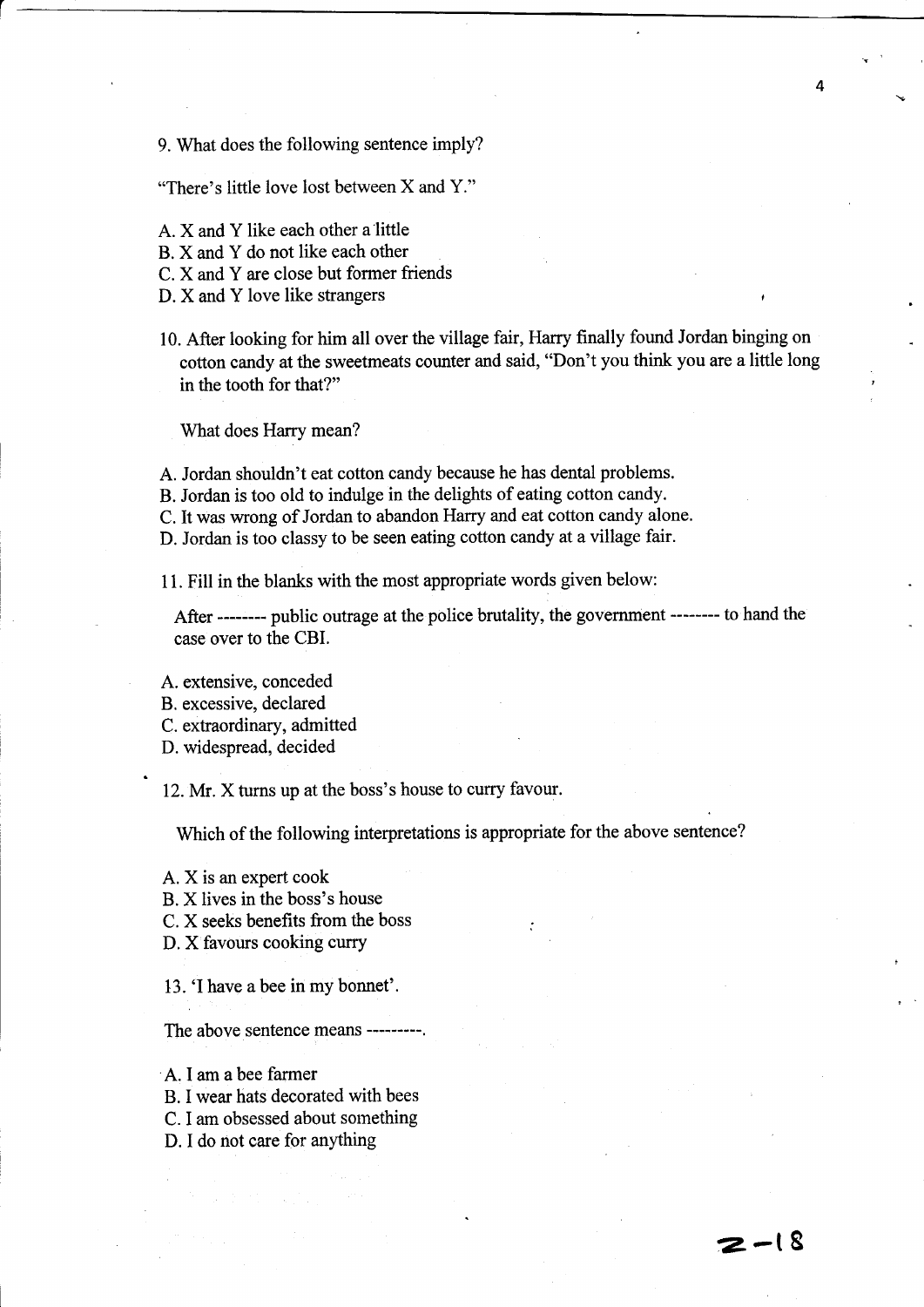14. Identify the best option to fill in the blank from the choices given, keeping in mind the meaning of the sentence:

people who have taken the vaccine are ignoring safety measures because they have become ---------.

A. compliant

B. competent

C. complacent

D. complicit

15. Fill in the blank with the word which completes the idiom used in the sentence:

The deer escaped from the dog by the skin of its ---------

A. Ear

B. Bone

C. Teeth

D. Leg

16. In the following sentence, what does the italicized expression mean?

The boss's son has a degree in corporate law from Yale, but he is still wet behind the ears when it comes to striking a profitable deal with industry giants.

A. The boss's son is nervous about conducting business with industry giants.

B. The boss's son lacks adequate experience to deal with industry giants.

C. The boss's son is overconfident due to his Yale degree in corporate law.

D. The boss's son still seeks his father's help in dealing with industry giants.

17. Read the following sentence and filI in the blanks with the correct set of options given below:

The hotel manager announced in a/an --------- voice, "Sir, we offer a/an --------breakfast to all our guests."

A. expansive, complimentary

B. expulsive, complimentary

C. expressive, complementary

D. complementary, expensive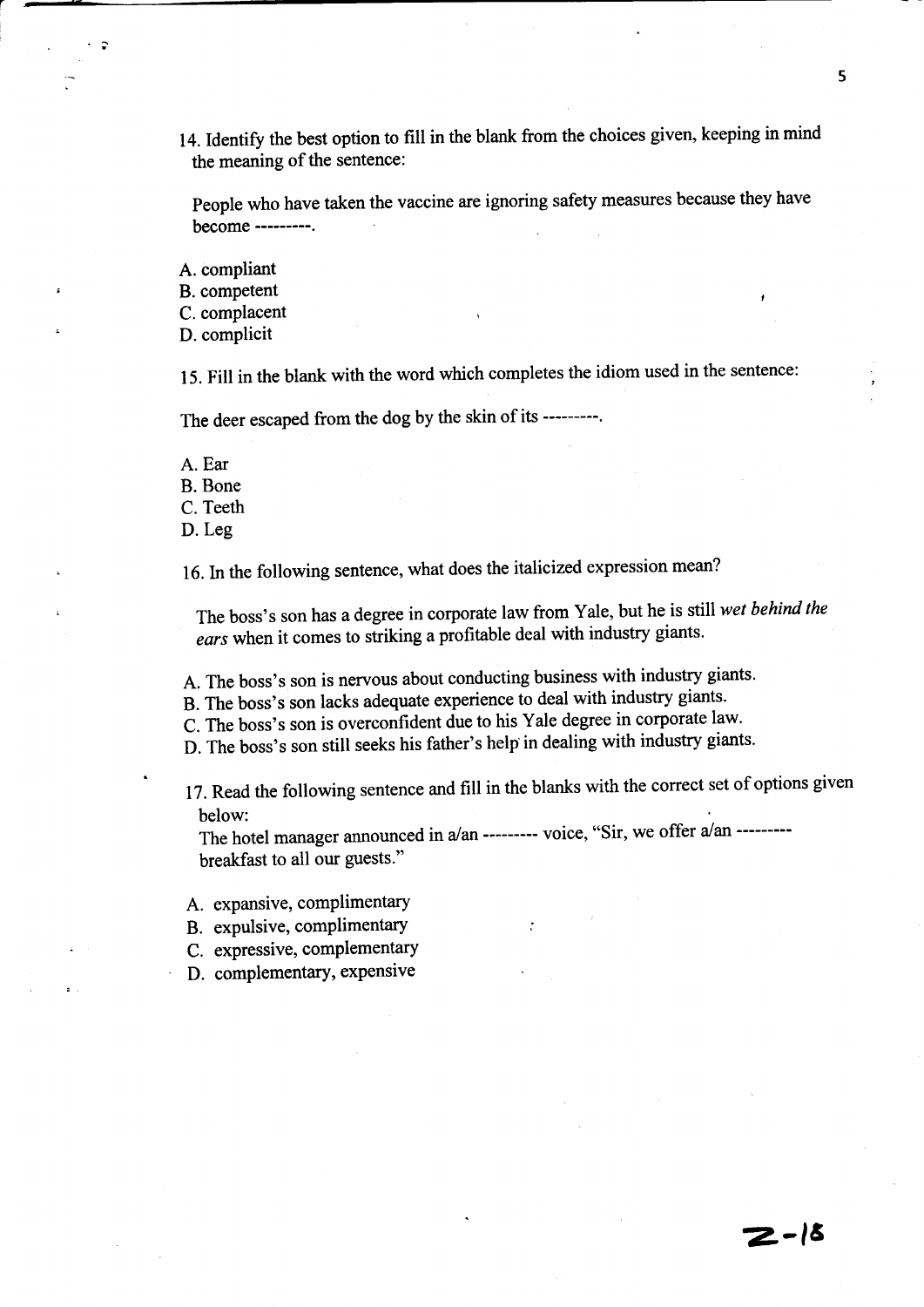18. Select the correct set of prepositions to fill in the blanks in the following passage:

I decided to dispose --------the old books and joumals the previous owner had left But after looking --------- a few of his letters and diaries, I decided to hold ---------- his library collection.

A. off, back, up, together

B. of, behind, through, onto

C. with, out, into, out

D. off, behind, into, forth

19. Which among the following changes the gerund into an infinitive and deploys it as the subject of the verb:

'Flying a two-seater is more fun.'

A. To fly a two-seater is more fun.

B. Flying is more fun for two-seaters.

C. Flying more fun two-seaters are.

D. The two-seaters more fun are.

20. How many times --------- not to sleep while studying?

A. has she told you

B. she has told you

C. have she told you

D. she have told you

21. Choose the odd one out from the given options:

A. Speak of the devil

B. See eye to eye

C. Beg your pardon

D. When pigs fly

22.What is the term to describe the sets of underlined words in the sentences?

(a) I heard the dog bark.

(b) The bark of a tree.

- (i) Please bear with me.
- (ii) I met a bear.

A. Antonyms

B. Synonyms

C. Homophones

D. Homonyms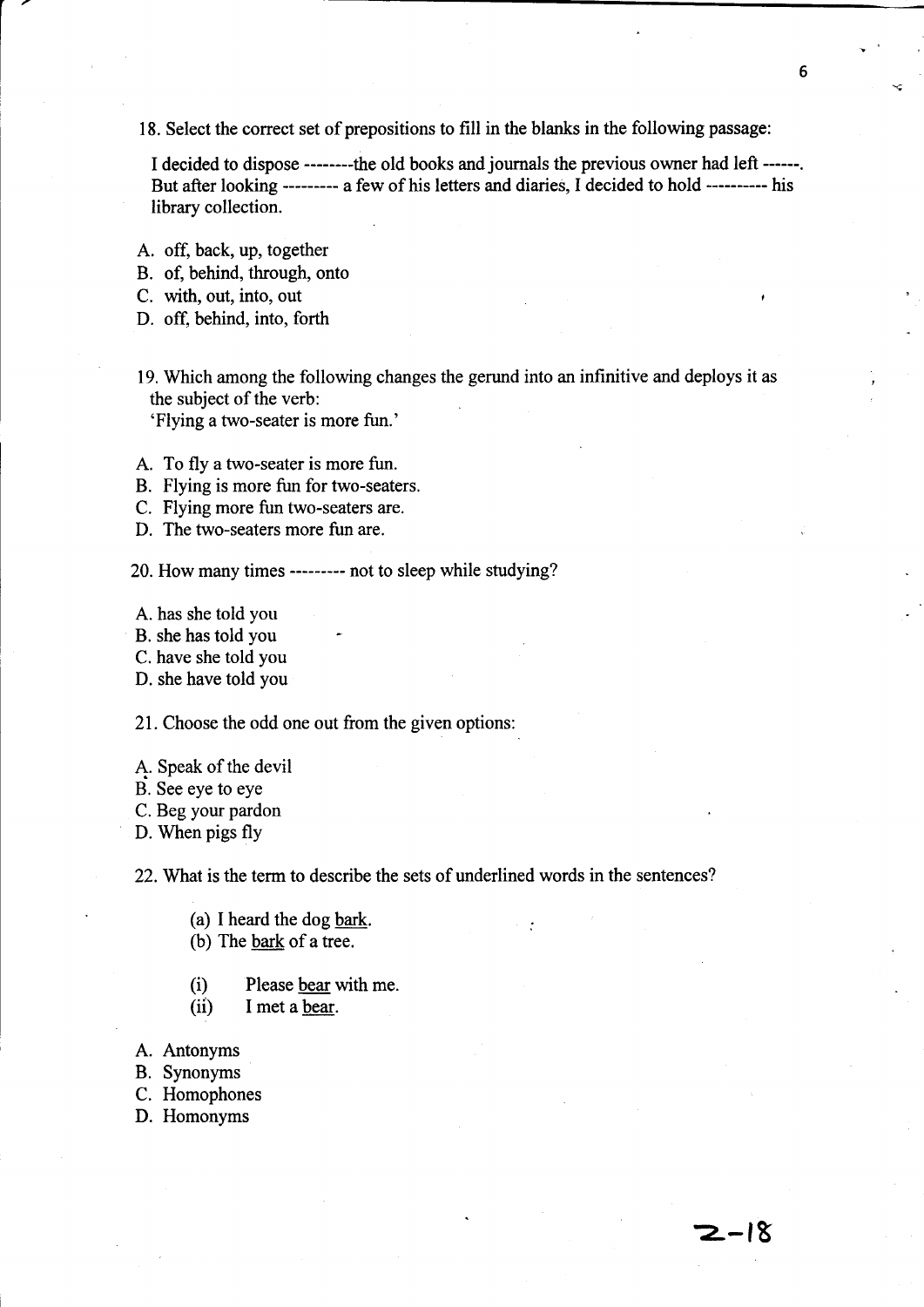23. Which of the phrases from the given options best fits the blank in the sentence below:

I will let you know as soon as the parcel

- A. will arrives
- B. having arrived
- C. arrives

 $\overline{z}$ 

D. having arrives

24. Which of the words/phrases from the given options best fits the blank in the sentence below:

-------- I have time, I will visit you.

- A. Maybe
- B, If
- C. Were
- D. May
- 25. Which of the words/phrases from the given options best fits the blank in the sentence below:

If ---------it would rain, I would have carried an umbrella.

A. I had known

B. I knowing

- C. I am known
- D. I am knowing

(Please turn to Page 8 for Section B)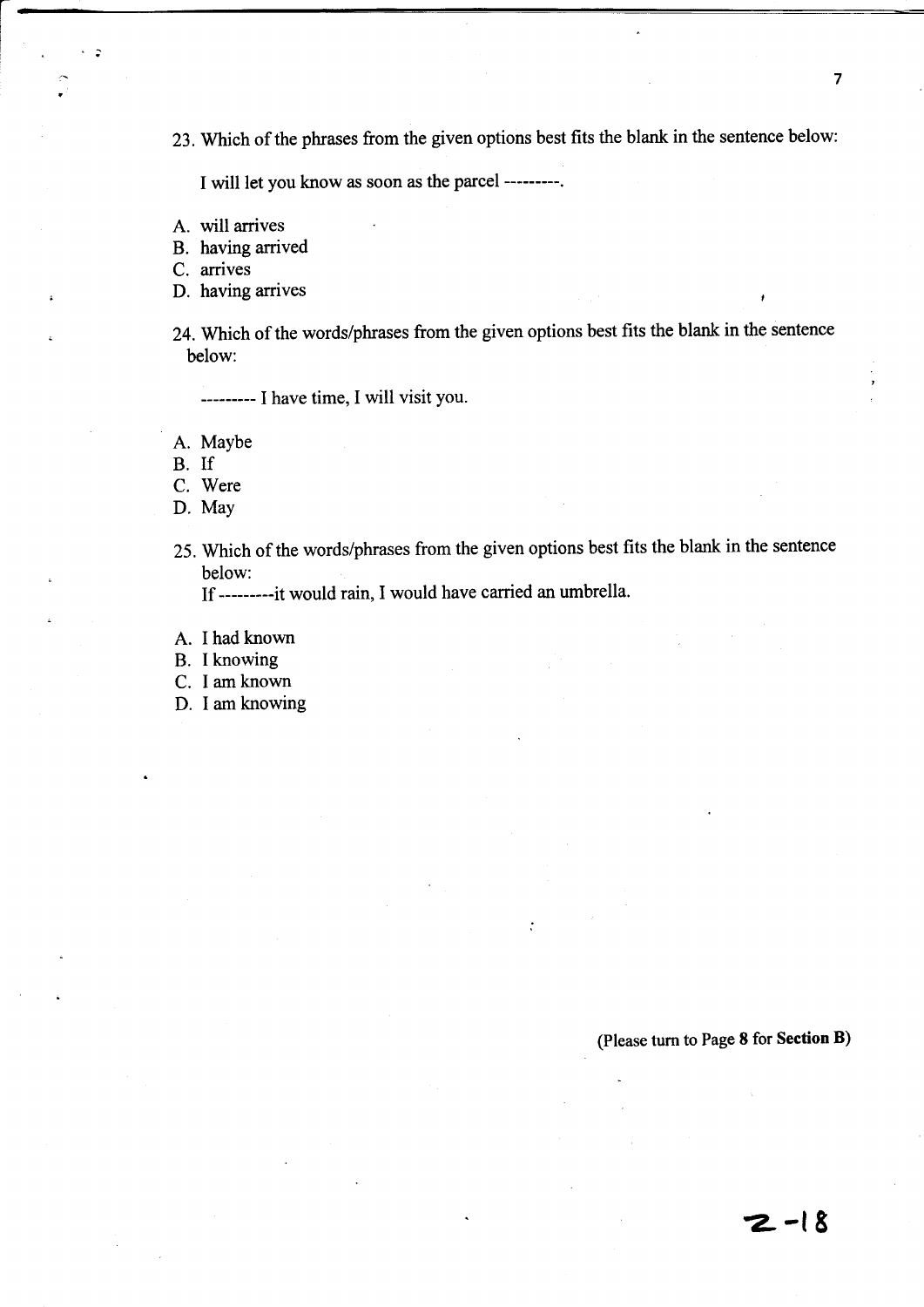#### Section B

#### The questions carry I (one) mark each. 0.33 marks will be deducted for each wrong answer in both parts A and B. Answer in the OMR sheet, using a pen or sketch pen.

26. Use the correct tense of the verb from the given options: If I --------- hard, I can pass the examination.

A. works

a

- B. worked
- C. work

D. working

27. In the following sentence *mouse* is an example of ---------

Her cat is near the computer to keep an eye on the mouse.

- A. Apostrophe
- B. Paronomasia
- C. Onomatopoeia
- D. Synecdoche
- 28. Identify the best optionto frll in the blank from the given choices, keeping in mind the meaning of the sentence:

When the power went off, the show came to a/an --------- end.

- A. abrupt
- B. slow
- 'C. energetic
- D. timely
- 29. Read the pair of sentences given below and answer the question that follows:
	- (a) "I sleep the sleep of the jest"
		- (b) "I sleep the sleep of the just"

(a) may be described as the  $---$  of  $(b)$ 

- A. Tragic inversion
- B. Analogous comparison
- C. Parodic inversion
- D. Homologous reversal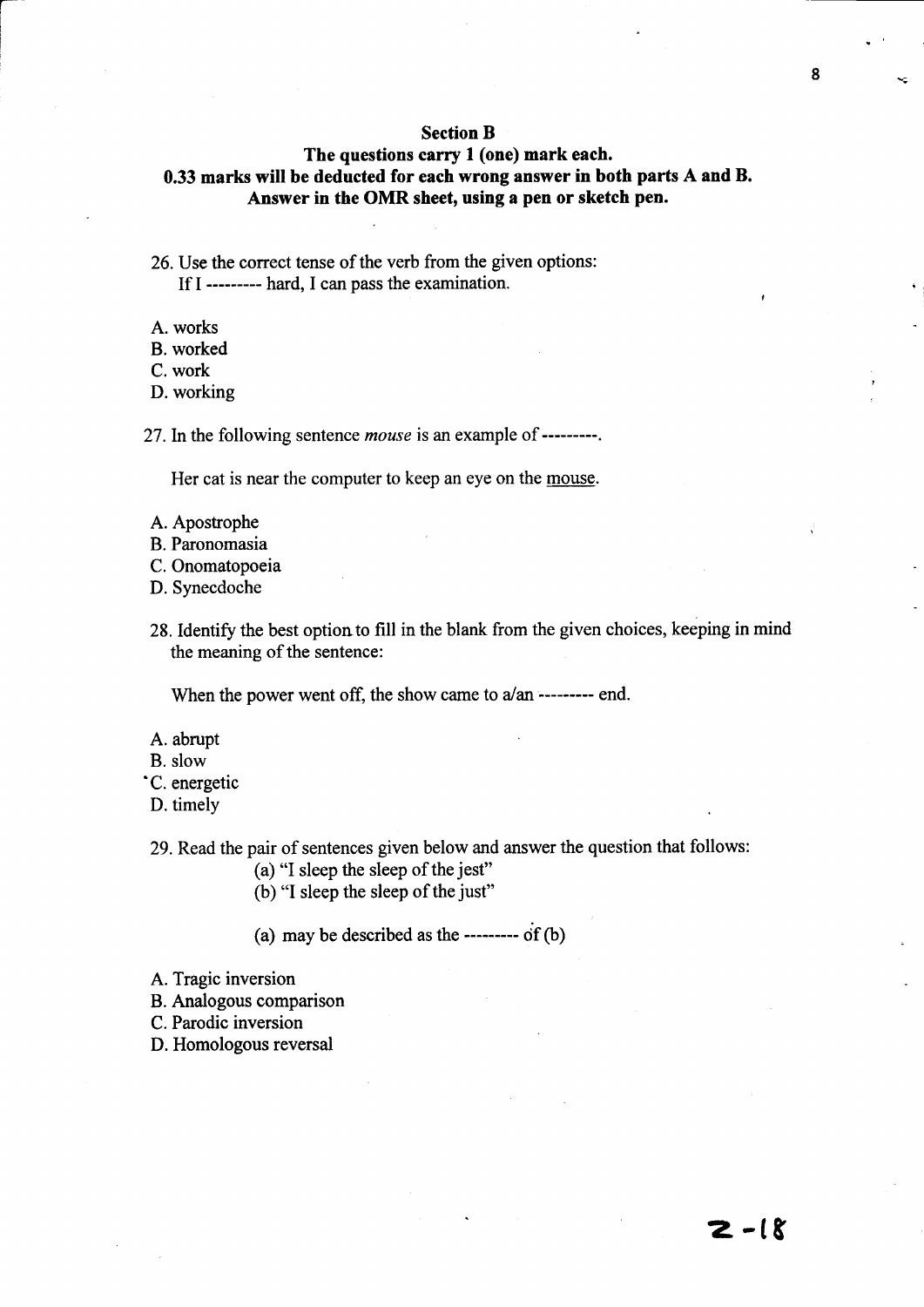30. Litotes, villanelle, sestina are forms of

- A. Poetry
- B. The novel
- C. Drama
- D. The essay
- 31. Read the two sentences:

"Is there a text in this class?" "Is there class in this text?"

The trope embodied in the above pair of sentences is called a/an...

A. Asyndeton

B. Metonymy

C. Paradox

D. Chiasmus

32. What is common to the following literary characters?

Tom Jones, Joseph Andrews, Jonathan Wild

- A. They are all picaros.
- B. They are all Spanish.

C. They are all knights.

D. They are all farmers.

33. How would you describe the following statement?

Every cloud has a silver lining.

- A. Satiric
- B. Panegyric C. Clich6

D. Sordid

Read the following passage and answer questions 34 to 36.

It is impossible to say how the idea first entered my head. There was no reason for what I did. I did not hate the old man; I even loved him. He had never hurt me. I did not want his money. I think it was his eye. His eye was like the eye of a vulture, the eye of one of those terrible birds that watch and wait while an animal dies, and then fall upon the dead body and pull it to pieces to eat it. When the old man looked at me with his vulture eye <sup>a</sup> cold feeling went up and down my back; even my blood became cold. And so, I finally decided I had to kili the old man and close that eye forever!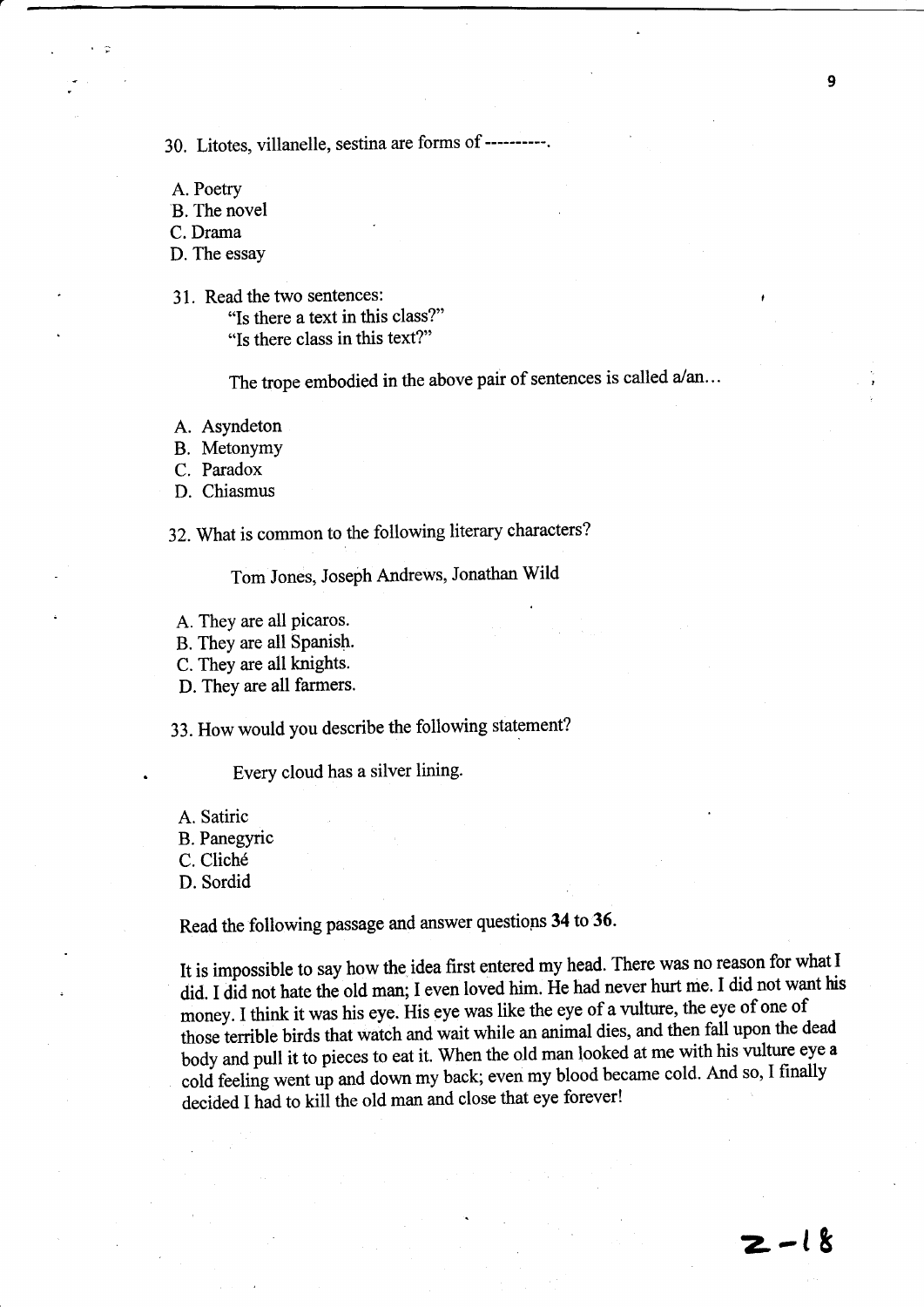34. The eye of the old man is compared to a bird's through a ----------.

A. Simile

B. Metonym

C. Homophone

D. Analepsis

35. What is the rationale the speaker offers for killing the old man?

A. So that he could obtain the old man's money

B. To ensure that the old man's eye is closed

C. He hated the old man

D. The old man had hurt him

36. What does the eye of the old man do to the speaker?

A. Induces pity

B. Nothing

C. Induces terror

D. Mocks

37. The opening lines of T.S. Eliot's The Wasteland serve as an inversion of the opening lines of ----------

A. Thomas Gray's "Ode on the Spring"

B. Alexander Pope's "Summer"

C. Geoffrey Chaucer's The Canterbury Tales

D. Dante Alighieri's The Divine Comedy

38. Match the following:

i. Wilfred Owen a. Lake poet<br>ii. Robert Herrick b. Beat poet ii. Robert Herrick iii. Thom Gunn c. Lost generation poet<br>iv. Gary Snyder d. Cavalier poet iv. Gary Snyder

e. Movement poet

A. i-b, ii-d, iii-a, iv-e B. i-d, ii-a, iii-e, iv-b C. i-e, ii-c, iii-b, iv-a D. i-c, ii-d, iii-e, iv-b

## $2 - 18$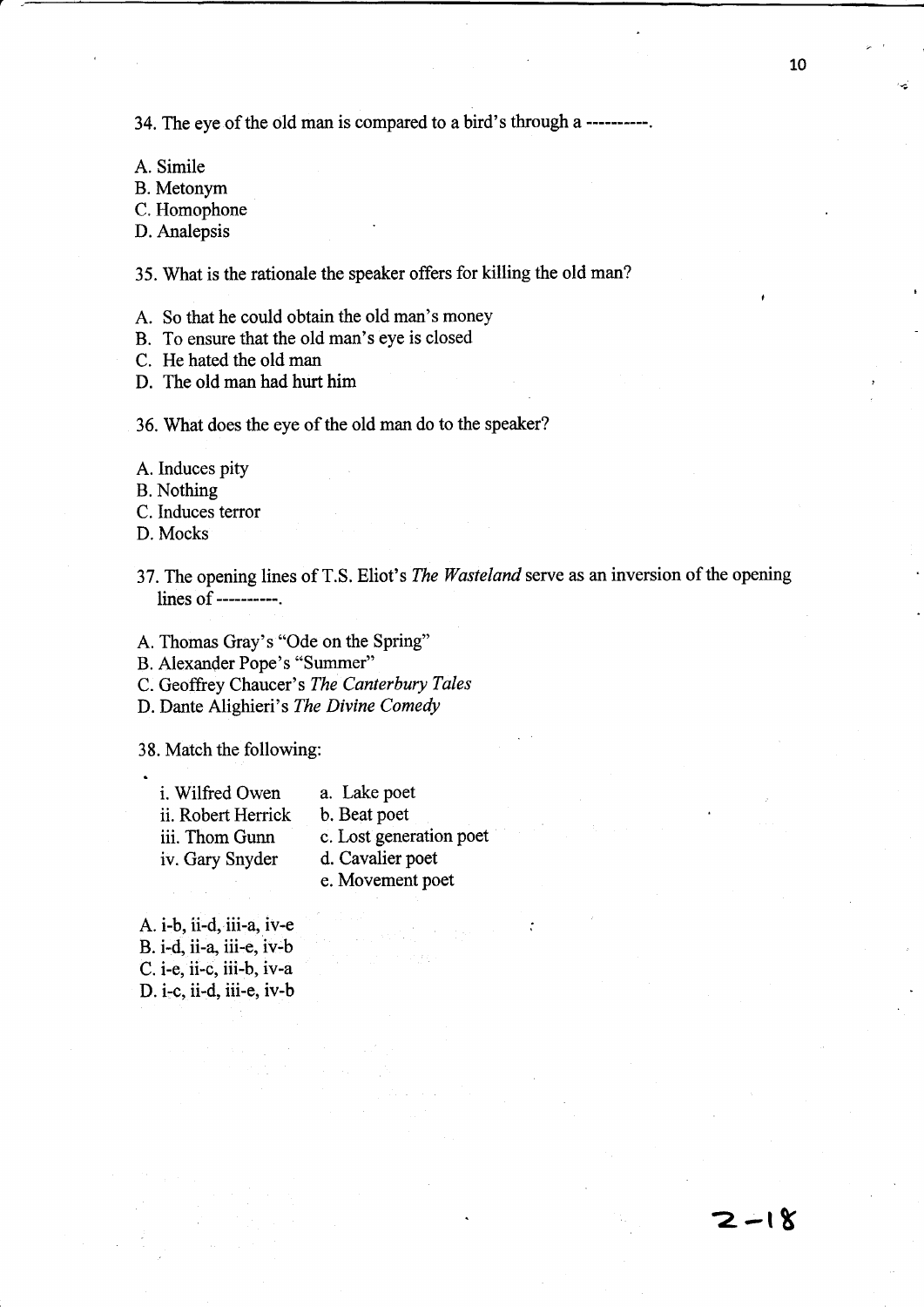39. Use the correct tense of the verb from the given options: I can -------- the news if I reach by 8 A.M.

A. caught

B. catch

a

C. catching

D. catches

40. In 1846 a writer started the London newspaper, The Daily News. In 1930 it was merged with The Daily Chronicle and renamed News Chronicle. Who was the writer?

A. Charles Dickens

B. Mathew Arnold

C. George Eliot

D. Robert Browning

Read the passage carefully and answer questions 4l to 45:

How did political economy come to have such a bad odor among the most prominent literary figures of the early nineteenth century? Answering this question has lately proved more difficult than literary historians previously believed, for they used to be content to generalize about the natural antagonism between "organic" and "mechanistic" ways of thinking, or to gesture toward the rift between "enlightenment empiricism" and "Romantic idealism." Now literary and intellectual historians, however, are piecing together a complex picture, which relies less heavily on the self-representations of the "Lake Poets," especially Samuel Taylor Coleridge and Robert Southey. Instead of taking the antagonism for granted, scholars are analyzing it in some detail, and they are uncovering both the multiple contexts of the disagreements and some surprising commonalities between British political economy and Romanticism...I hope to show that Romanticism and political economy should be thought of as competing forms of "organicism," both of which flourished in British radical thought at the turn of the century, and both of which fostered skepticism toward what they presented as their immediate predecessors' unrealistic faith in an idealized human rationality. The politica{ economists, like the Romantics, privileged natural processes, operating according to intrinsic and lifelike dynamics, over what they regarded as artificial ones, mechanically constructed and willfully directed from without, Moreover, vital and natural processes served not only as analogies in the social visions of political economists and Romantics but also as the literal forces driving human behavior. Romantics and political economists attributed cohesion, conflict, change, and stability not to political direction from above authouted conesion, conflict, change, and stating five to perform all contents and deaths, desires and frustrations, pains and pleasures.

TL

 $-18$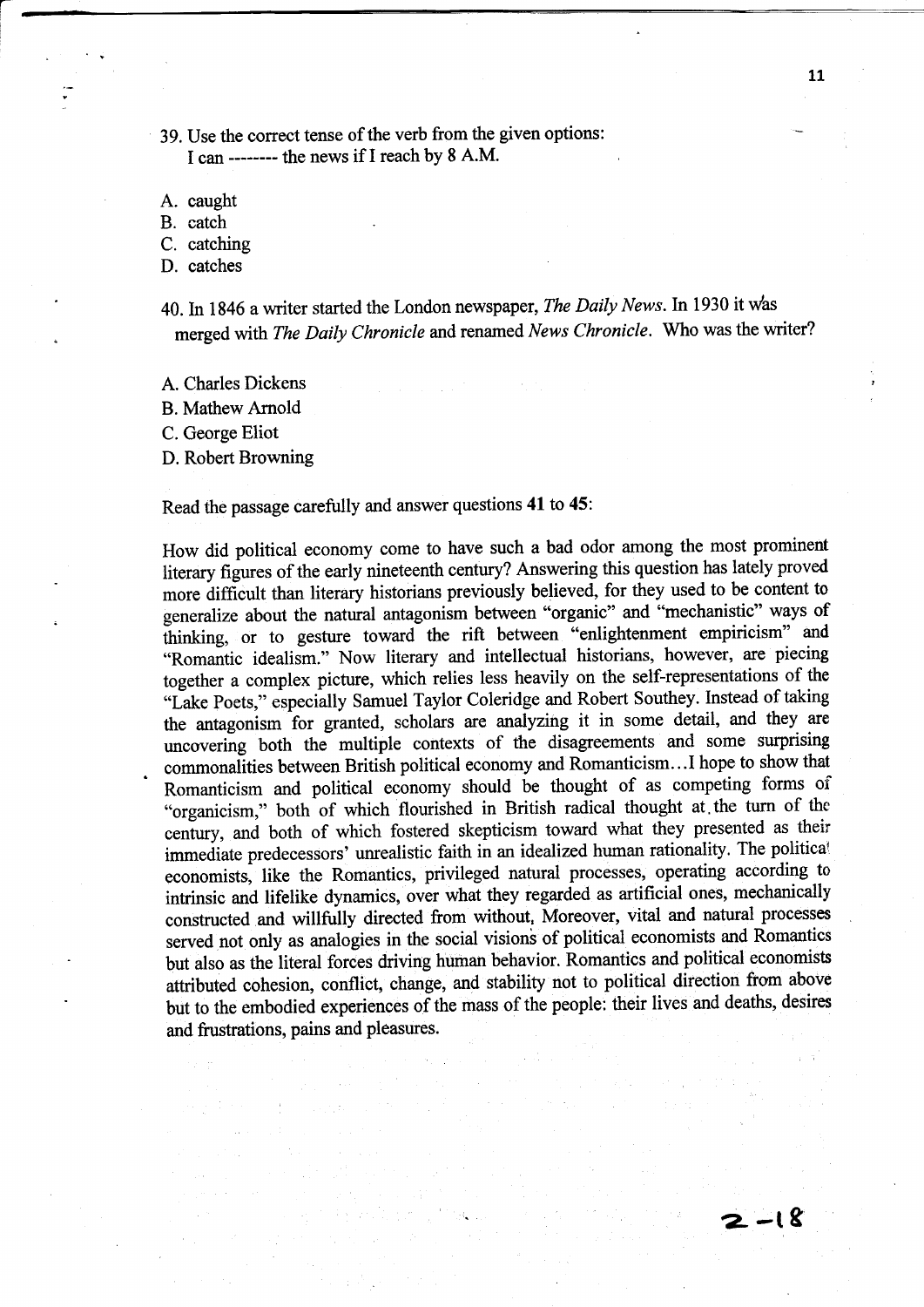- 41. Explaining the hostilities between political economy and Romantic literature is more difficult now because ----------.
- A. critics are no longer caught up in the detail
- B. intellectual histories are no longer interested in tracing hostilities
- C. literary criticism has moved towards macro portraits
- D. literary historians are no longer satisfied with broad generalizations

42. Recent intellectual histories are more open to -----------.

A. questioning the self-representations of the Lake Poets

B. relying on how Coleridge and Southey represent themselves

- C. reaffirming the values of the poetry of Keats and Byron
- D. re-engaging with the older generation of poets such as Blake and Burns
- 43. The phrase 'competing forms of "organicism" means that political economy and Romanticism -------.

A. were similar and hence cooperating systems of thought

B. were incompatible and hence antagonistic systems of thought

C. were similar and hence mutually hostile systems of thought

D. were dissimilar and hence collaborating systems of thought

44. Romanticism and political economy were organicist in the sense that ------------.

A. both prioritized intrinsic processes over external ones

B. both devalued the opinion of the preceding generation

C. both reposed faith in rational processes

D. both acknowledged the importance of external mechanisms

45. Features of a society, according to political economists, are shaped by -----------

A. political intervention from without

B. dynamics internal to the experience of the social body

C. rational systems applied from above

D. discourses forged and carefully applied by the gtate

46. The Bloomsbury group is the name of an informal network of intellectuals who lived

----------

A. In New York around 1930

B. In Paris around 1915

C. In London around 1905

D. In Berlin around 1930

12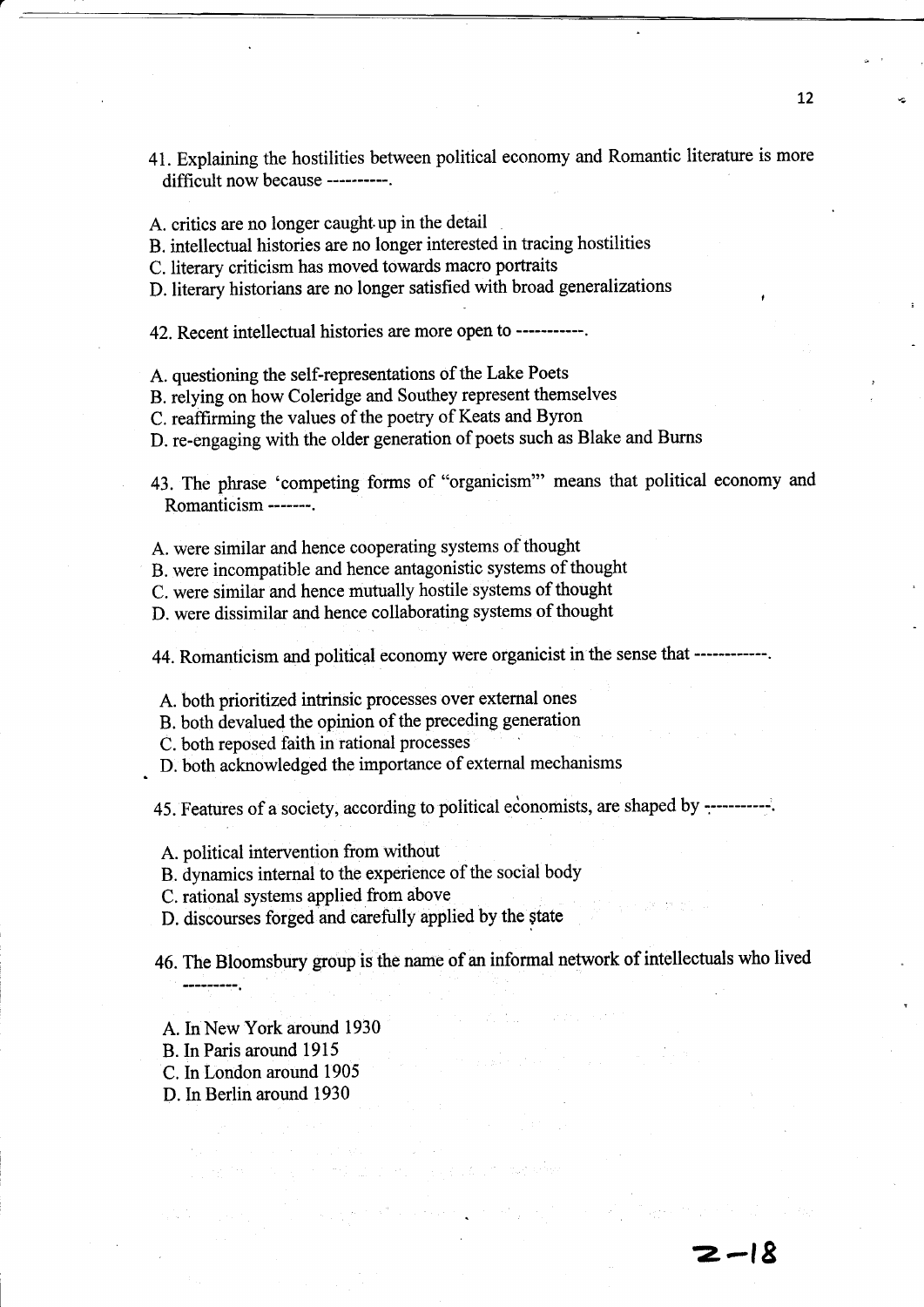47. When a play is written in heroic couplets, it means that it is written in ----------

- A. Iambic tetrameter lines rhyming in pairs
- B. Iambic pentameter lines rhyming in pairs
- C. Iambic tetrameter lines.with no fixed rhyming
- D. Iambic pentameter lines with no fixed rhyming

48. Vathek, The Mysteries of Udolpho and The Monk are examples of the ----------- novel.

A. postmodern B. spiritual C. Gothic

D. realist

49. Match the following:

i. Herman Melville **a. The Marble Faun**<br>ii. Nathaniel Hawthorne **b.** The Adventures of iv. Henry David Thoreau

ii. Nathaniel Hawthorne b. The Adventures of Huckleberry Finn<br>iii. Mark Twain c. Walden, or Life in the Woods c. Walden, or Life in the Woods<br>d. Moby Dick

A. i-c, ii-d, iii-b, iv-a B. i-c, ii-a, iii-d, iv-b  $C.$  i-d, ii-a, iii-b, iv-c D. i-d, ii-c, iii-b, iv-a

Read the following poem and answer questions 50 to 53.

Hope is the thing with feathers That perches in the soul, And sings the tune without the words, And never stops at all,

And sweetest in the gale is heard; And sore must be the storm That could abash the little bird That kept so many warm.

I've heard it in the chillest land, And on the strangest sea; Yet, never, in extremity, It asked a crumb of me.

 $2 - 18$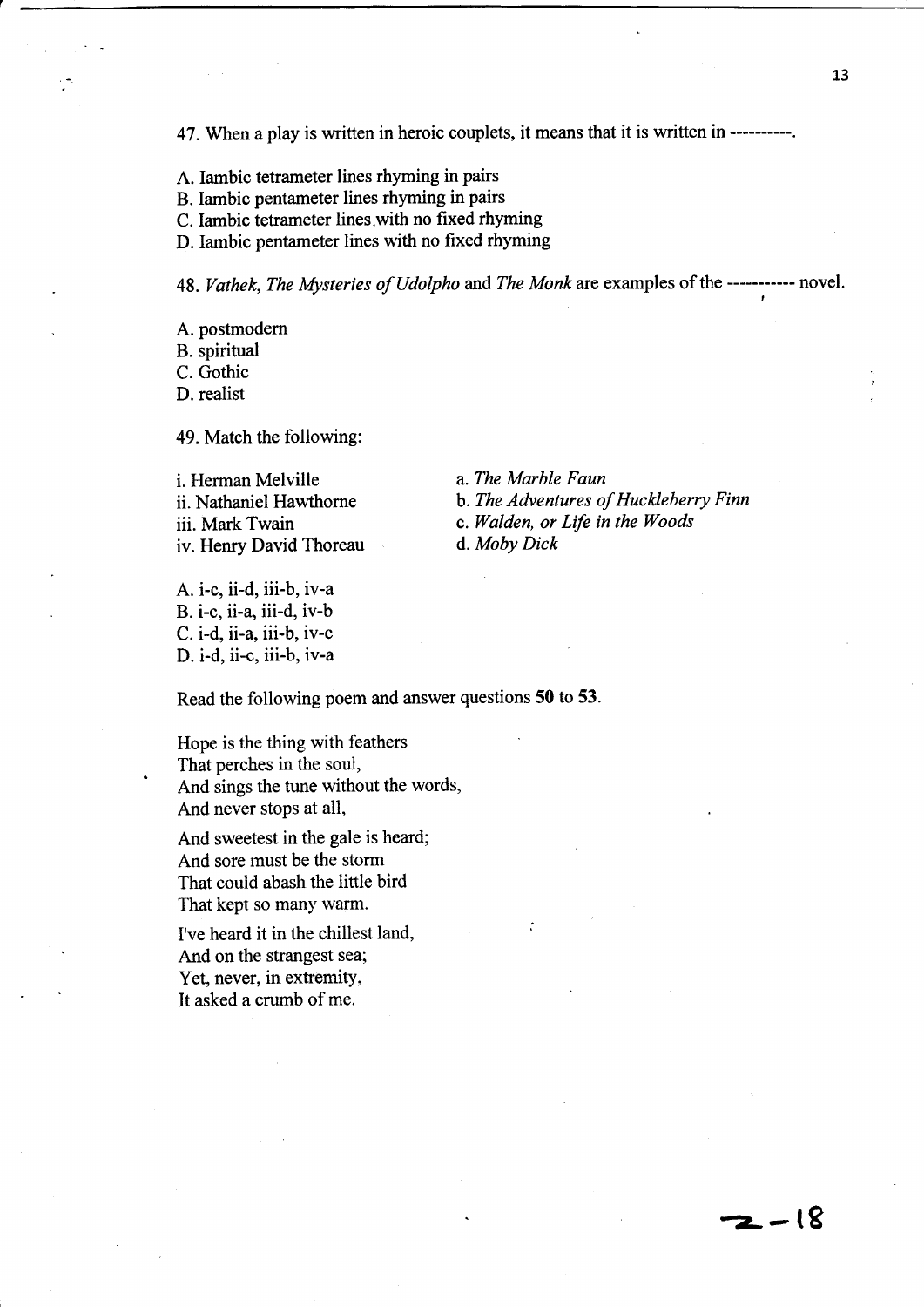50. Through what trope is 'hope' compared to a bird?

A. Analogy

B. Chiasmus

C. Asyndeton

D. Alliteration

51. What effect could the 'sore storm' possibly have on the bird?

- A. It could shame the bird.
- B. It could annoy the bird.
- C. It could defeat the bird.
- D. It could worry the bird.

52. When, according to the speaker, does hope stop?

- A. in the storm
- B. in the heat
- C. almost never
- D. in the morning

53. What did hope expect from the speaker?

A. Crumb

- B. Nothing
- C. Shelter
- D. Pity

54. Which of the following playwrights writes only in English?

- A. Girish Karnad
- B. Mahesh Dattani
- C. Vijay Tendulkar

D. Badal Sarkar

55. Identify the figure of speech used in the following line from Shakespeare's Richard II: "Things sweet to taste prove in digestion sour."

A. Antithesis

- B. Oxymoron
- C. Paradox
- D. Zeugma

 $\ge -18$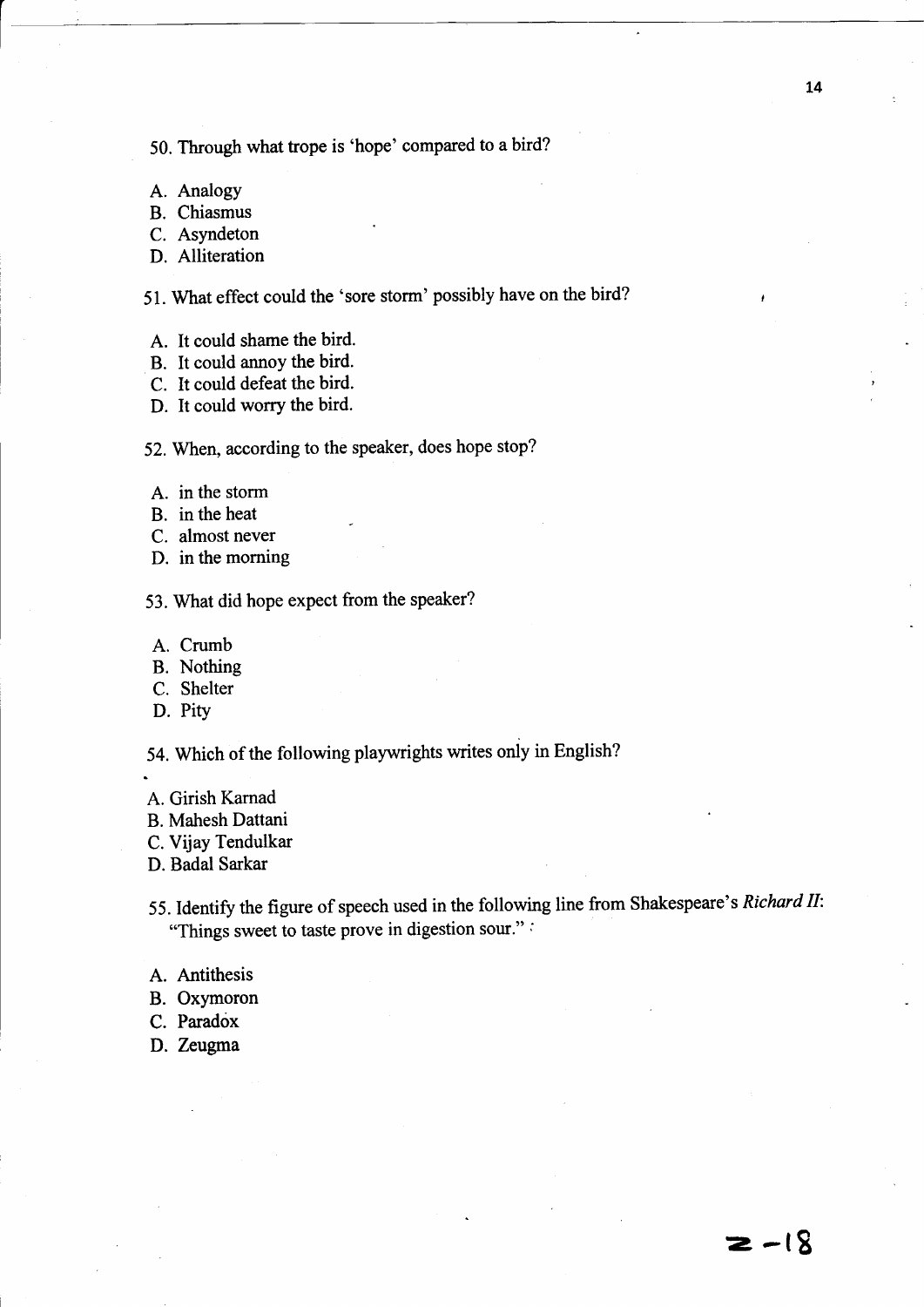- 56. Legend has it that King Henry VIII said to each of his six wives, "I shall not keep you long." Which of the following observations about this (reported) statement would you consider correct?
- A. The statement is patently false because King Henry VIII was notoriously unpunctual.
- B. The statement is verifiably true because King Henry VIII was known for his punctuality.
- C. The statement is ironically true because King Henry VIII regularly terminated his marriages.
- D. The statement is false because King Henry VIII had long, loving marriages with each of his wives.
- 57. Which of the following novels borrows its title from a line in a Shakespearean play?
- A. Brave New World
- B. Of Mice and Men

C. Cover Her Face

D. No Longer at Ease

Read the poem given below and answer questions 58 to 61:

He Wishes for the Cloths of Heaven

W.B. Yeats

Had I the heavens' embroidered cloths, Enwrought with golden and silver light, The blue and the dim and the dark cloths Of night and light and the half light. i would spread the cloths under your feet: But I, being poor, have only my dreams; I have spread my dreams under your feet; Tread softly because you tread on my dreams.

58. Identify the genre of the poem.

A. Ode

B. Elegy

- C. Lyric
- D. Hymn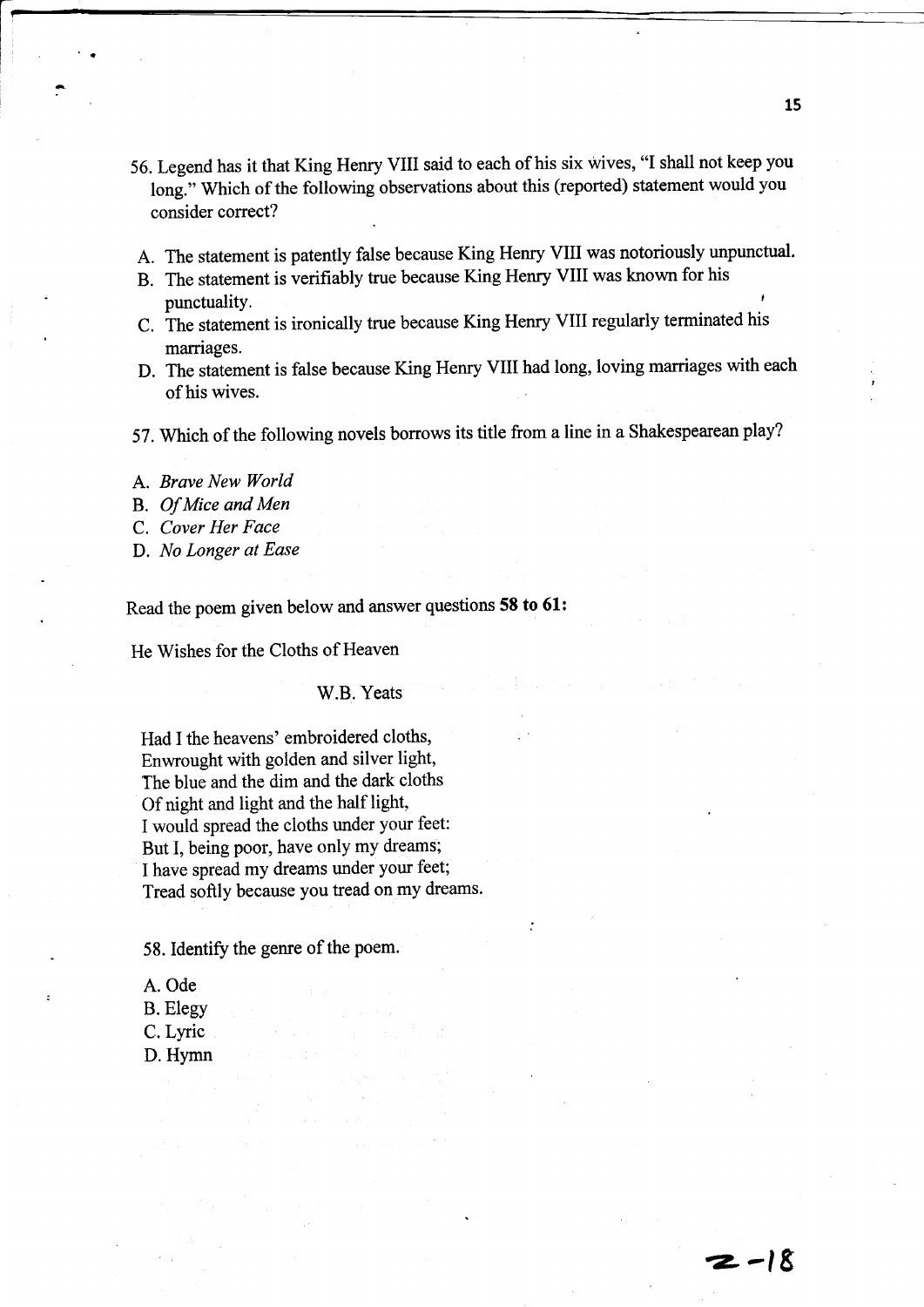59. The expression "heaven's embroidered cloths" is an example of a -

A. Simile

r

B. Metaphor

C. Metonymy

D. Synecdoche

60. How would you describe the tone of the speaker in the line "But I, being poor"?

A. Choleric

B. Jubilant

 $C.$  Ironic  $C_1$  is a set of  $C_2$  is a set of  $C_3$  is a set of  $C_4$  is a set of  $C_5$  is a set of  $C_6$  is a set of  $C_7$  is a set of  $C_7$  is a set of  $C_7$  is a set of  $C_7$  is a set of  $C_7$  is a set of  $C_7$  is a

D. Cryptic

61. which of the following statements describes the poem most accurately?

- A. The poet invents innovative rhyme schemes to impress upon his beloved the intensity
- of his feelings. B. The poet fearfully anticipates that his poverty may come in the way of the pursuit of his beloved.
- c. The poet's true aim is to shower the riches of the world upon his beloved an
- her heart.<br>D. The poet deliberately adopts a clichéd mode of expressing love only to appropriate it for his own purpose.
- 62. The form most commonly associated with the work of Ogden Nash, Edward Lear and Lewis Carroll is ---------
- A. the elegY

B. the limerick

C. the epic

D. the epigraph

63. What would be a synonym for the literary form known as the 'panegyric'?

A. Epitaph B. Epigram C. EulogY D. Epilogue

Read the following passage and answer questions 64 to 67:

We have immensely developed our means of locomotion, but some of us use them to facilitate crime and to kill our fellow men or ourselves. We double, triple, centuple our speed, but we shatter our nerves in the process, and are the same trousered apes at two thousand miles an hour as when we had legs. We applaud the cures and incisions of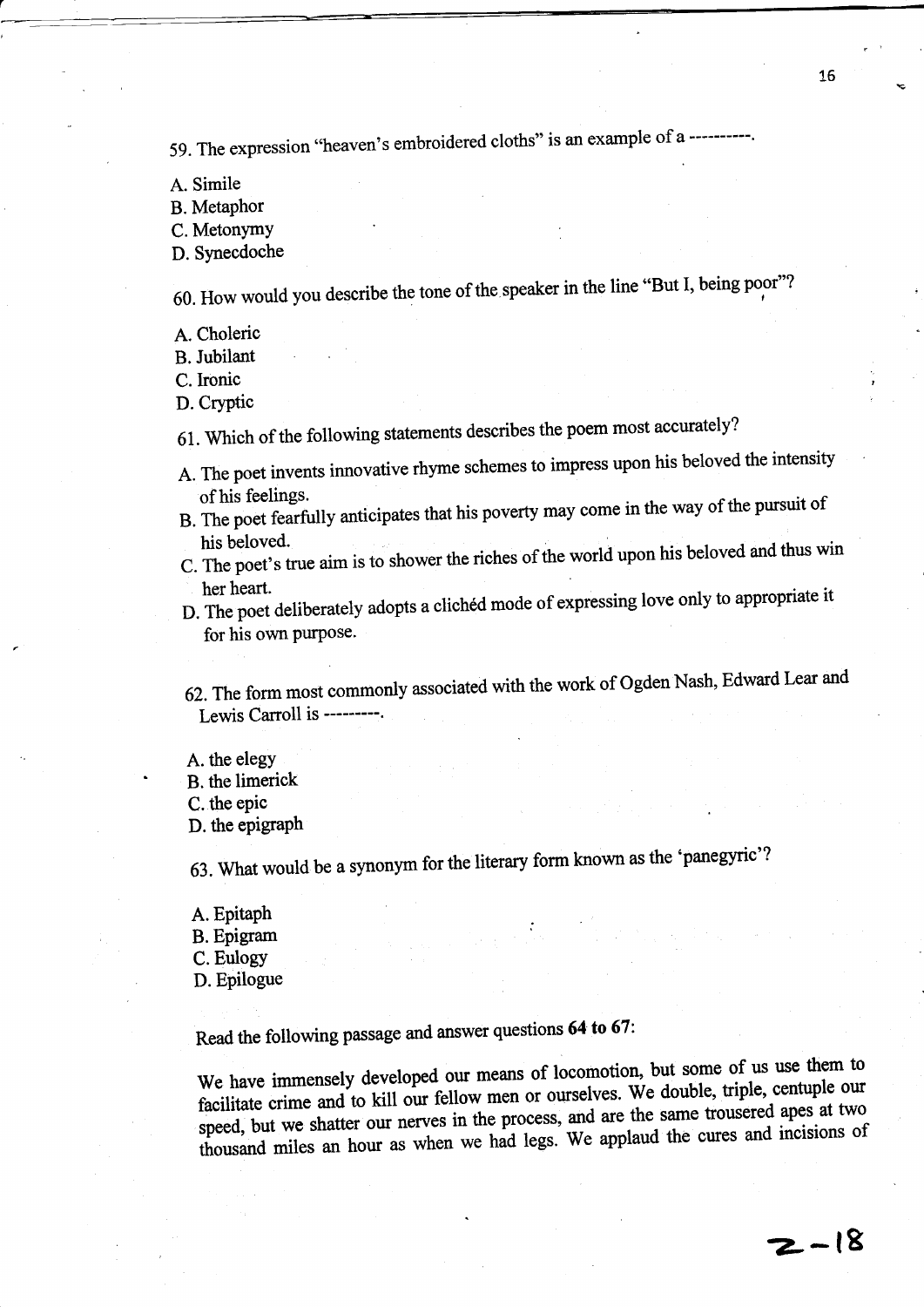modern medicine if they bring no side effects worse than the malady; we appreciate the assiduity of our physicians in their mad race with the resilience of microbes and the inventiveness of disease; we are gratefuI for the added years that medical science gives us if they are not a burdensome prolongation of illness, disability, and gloom. We have multiplied a hundred times our ability to learn and report the events of the day and the planet, but at times we envy our ancestors, whose peace was only gently disturbed by the news of their village. We have laudably bettered the conditions of life for skilled workingmen and the middle class, but we have allowed our cities to fester, with dark ghettos and slimy slums.

#### (Will Durant, The Lessons of History)

 $2 - 18$ 

64. What according to the passage is our occasional attitude towards our ancestors?

A. Envy

B. Pity

C. Contempt

D. Despair

65. What, according to the passage, has been the change brought about by the invention of new modes of locomotion?

A. lncreased speed, higher crime rates

B.Increased speed, lower crime rates

C. Decreased speed, higher crime rates

D. Decreased speed, higher crime rates

66. What is one of the unwanted side-effects of medical science increasing human longevity?

- A. Extended years of cheer
- B. Extended Years of illness

C. Curtailed resilience

D. Curtailed childhood

67. Which word in the passage implies 'segregation'?

- A.Incisive
- B. Fester

C. Ghetto

D. Assiduity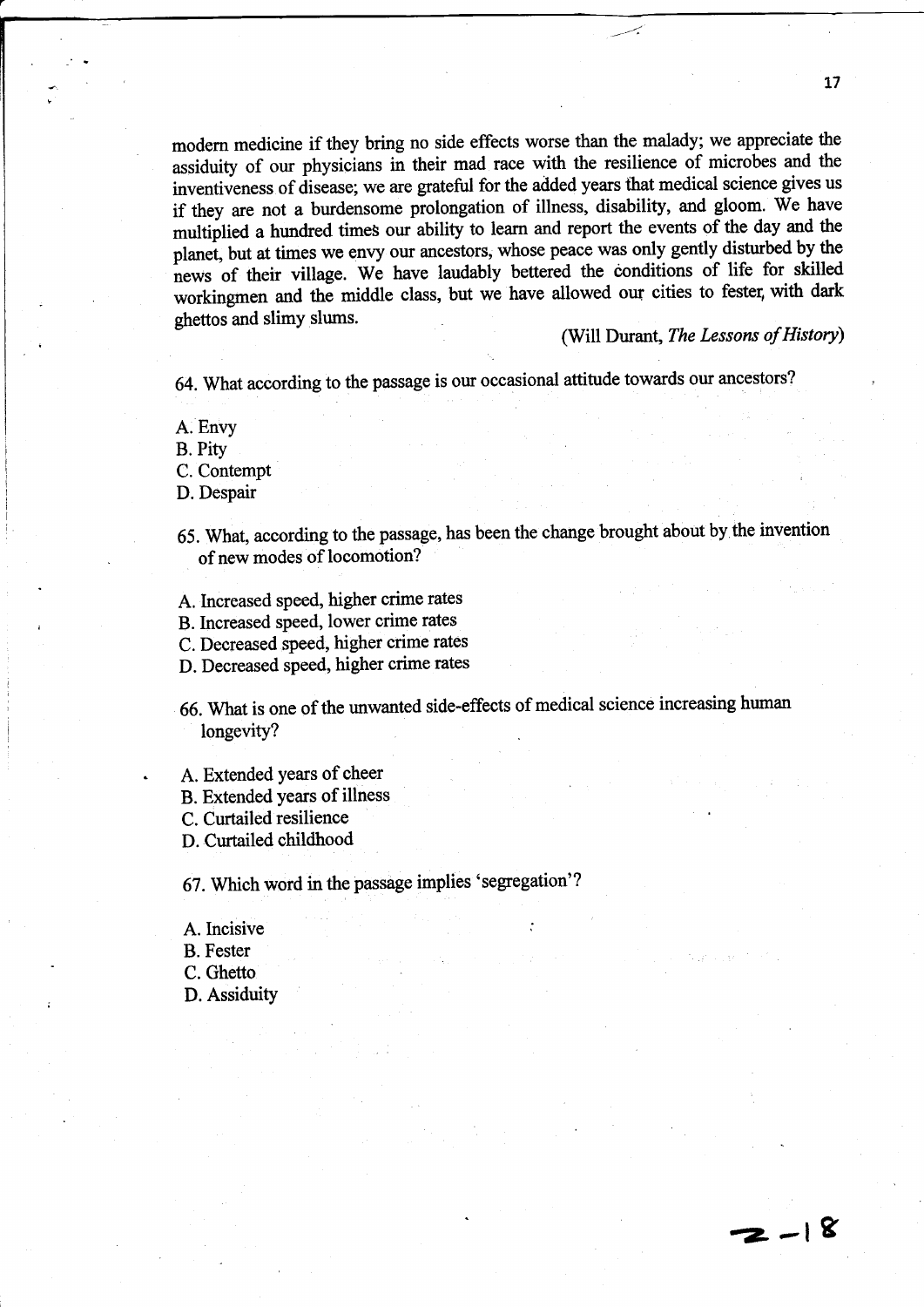68. To which field of study would the term 'moveable type' be of interest?

A. Migration studies

B. Book history

C. Refugee studies

D. Political history

69. The reversal of fortune that produces tragedy is called ---------

A. Hamartia

B. Catharsis

C. Peripeteia

D. Anagnorisis

70. What is Drury Lane, London, best known for?

A. Shakespeare's birthplace

B. Theatres and playhouses

C. England's Parliament

D. Queen's city residence

71. Read the line below and identify the trope therein:

The Soul selects her own SocietY.

- A. Anagram
- B. Alliteration
- C. Anaphora

D. Conundrum

72. The Golden Treasury of English Songs and Lyrics is associated with ---------

- A. Francis Palgrave
- B. V. K. Gokak

C. Jon Stallworthy

- D. K. Satchidanandan
- 73. Which of the following poems did Robert Frost declaim at the presidential inauguration of John F. Kennedy?
	- A. "The Road Not Taken"

B. "The Gift Outright"

- C. "Mending Wall"
- D. "Fire and lce"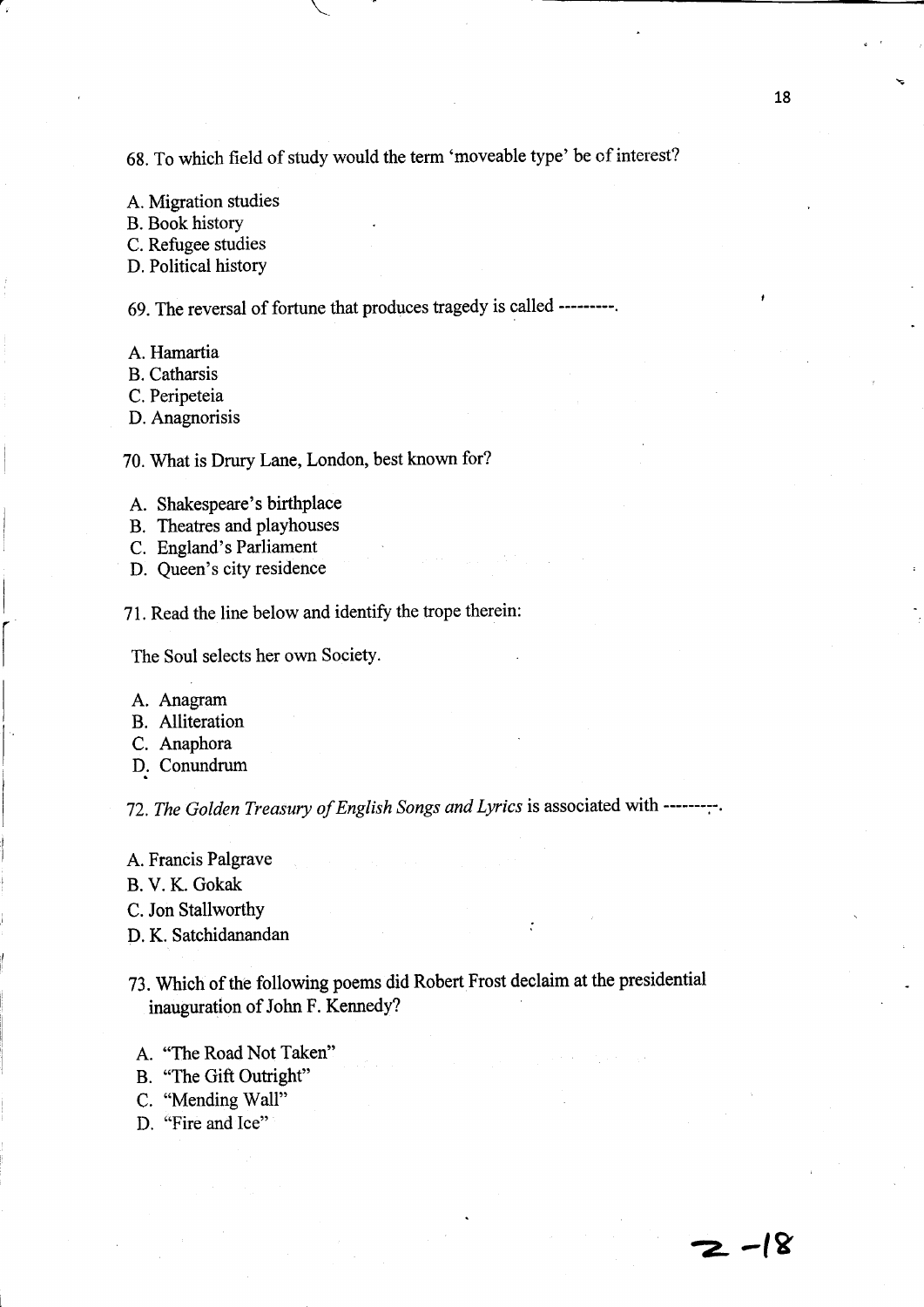74, Which of the following novels begins with these lines?

"As I walked through the wilderness of this world, I lighted on a certain place, where was a den, and laid me down in that place to sleep; and as I slept, I dreamed a dream".

- A. John Bunyan's The Pilgrim's Progress
- B. Daniel Defoe's Moll Flanders
- C. Henry Fielding's Joseph Andrews
- D. Samuel Richardson's Pamela
- 75. Fill in the blanks with the correct set of words to complete the title of a famous Victorian novella:

The of \_ Jekyll and Mr.

A. Curious, Tale, Mr., Hyde

B. Curious, Case, Dr., Hyde

C. Strange, Tale, Mr., Hyde

D. Strange, Case, Dr., Hyde

76. Match the famous opening lines with the literary classics to which they belong:

a. It was a bright cold day in April, and the clocks were striking thirteen.

b. It was love at first sight.

c. All happy families are alike; each unhappy family is unhappy in its own way.

d. You better not never tell nobody but God.

- (i) The Color Purple
- (ii) Anna Karenina
- (iii) Nineteen Eighty-Four

(iv) Catch-22

A. a-iv, b-ii, c-iii, d-i

B. a-iii, b-ii, c-i, d-iv

C. a-iv, b-iii, c-i, d-ii

D. a-iii, b-iv, c-ii, d-i

 $2 - (8$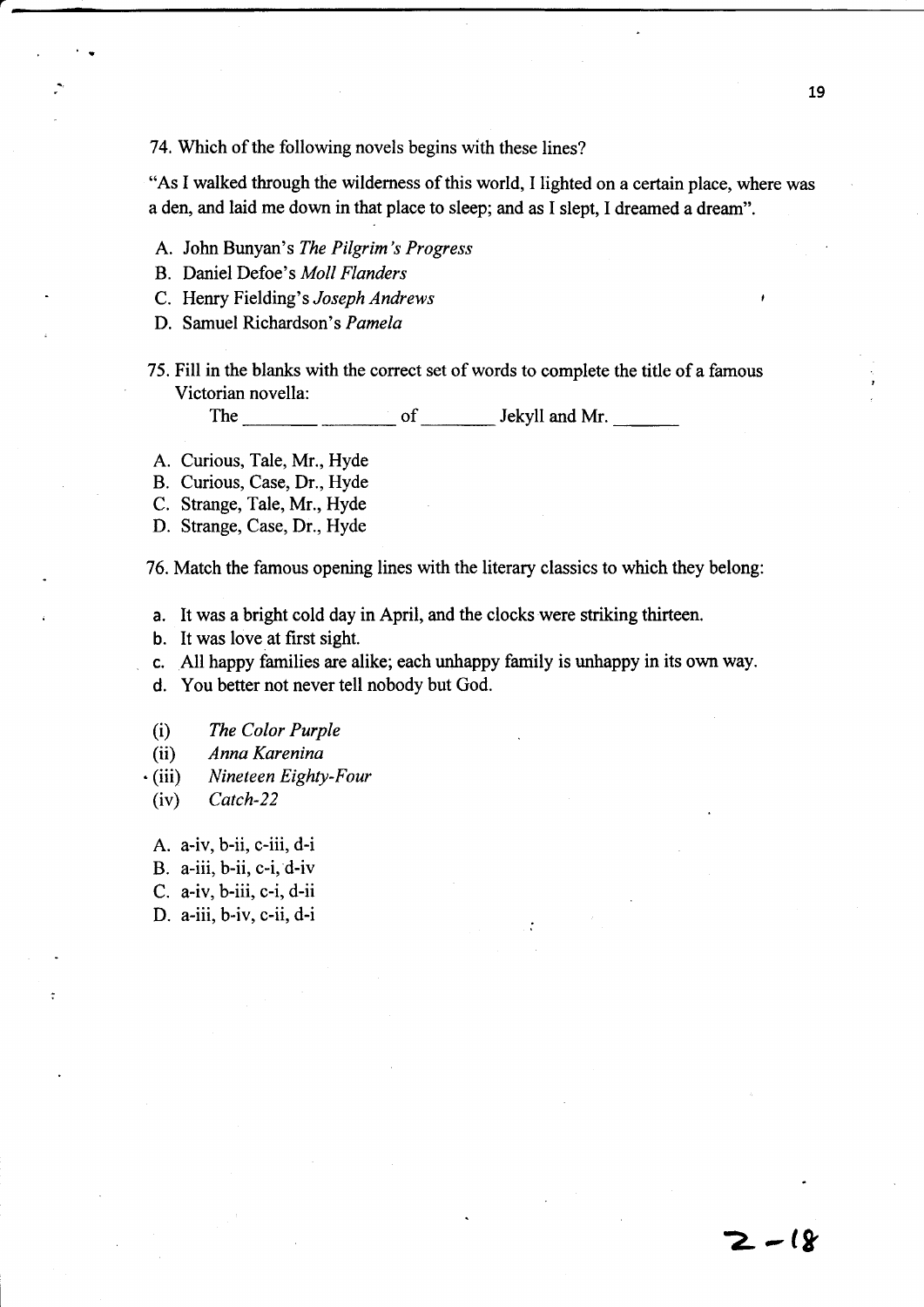77. In the context of Renaissance drama, who is called a "ghost character"?

- A. A character mentioned by the playwright in stage directions but who does not speak or appear at all on stage.
- B. A minor character in a play who blindly mimics the speeches and actions of a central character.
- C. A dead character who does not physically appear on stage but is spoken about by other characters in the play.
- D. A character who appears on stage with the same name as another character in another play.

78. Match the following fictional characters with the texts they appear in:

- i. White Walkers
- ii. Death Eaters
- iii. Black Riders
- iv. The Furies
- a. The Percy Jackson series
- b. The Lord of the Rings trilogy
- c. A Song of Ice and Fire series
- d. The Harry Potter series

- A. i-d, ii-a, iii-b, iv-c
- B. i-b, ii-d, iii-a, iv-c
- C. i-c, ii-b, iii-d, iv-a
- D. i-c, ii-d, iii-b, iv-a
- 79. Who is the only fndian author amongst the following to have received the Arthur C. Clarke Award?
- A. Vikram Seth
- B. Arundhati Roy
- C. Amitav Ghosh
- D. Shashi Tharoor
- 80. Which of the following is a story of two readers trying to reach the end of the same book?
- A. Gravity's Rainbow
- $B.$  If on a Winter's Night a Traveller
- C. The End of the Road
- D, Do Androids Dream of Electric Sheep?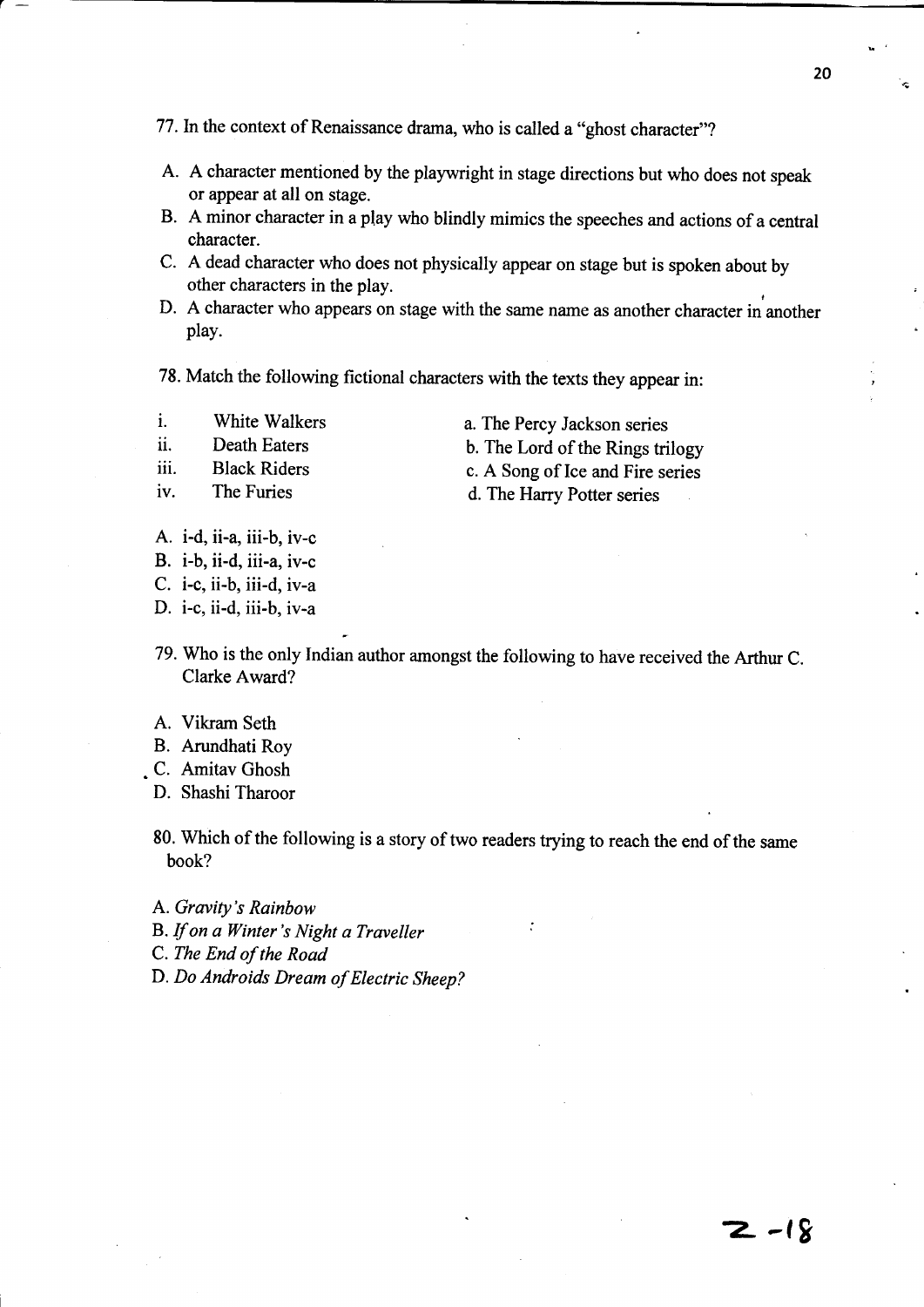t

81. "She went home in tears and a horse carriage."

The trope embodied in the above sentence is called a ---------

A. Pathos

7

B. Zeugma

C. Alliteration

D. Anagnorisis

82. Onomatopoeia is a figure of speech that relates to ---------.

A. Sight

B. Sound

C. Taste

D. Touch

83. The phrase "sweet pain" in a sentence is an example of  $a/an$  ---------

A. Antonym

B. Hypallage

C. Oxymoron

D. Difference

84. Tragedy is the 'imitation of an action', said Aristotle.

Which of the following terms best captures the meaning of 'imitation' in the above sentence?

A. Dithyramb

B. Exfoliation

C. Mimesis

D. Metonymic

85. Poetasters were

A. High quality poets with unlimited talents

B. Ambitious poets desiring high poetic art

C. Untalented pretenders to the poetic art

D. Poets who could not appeal to any patrons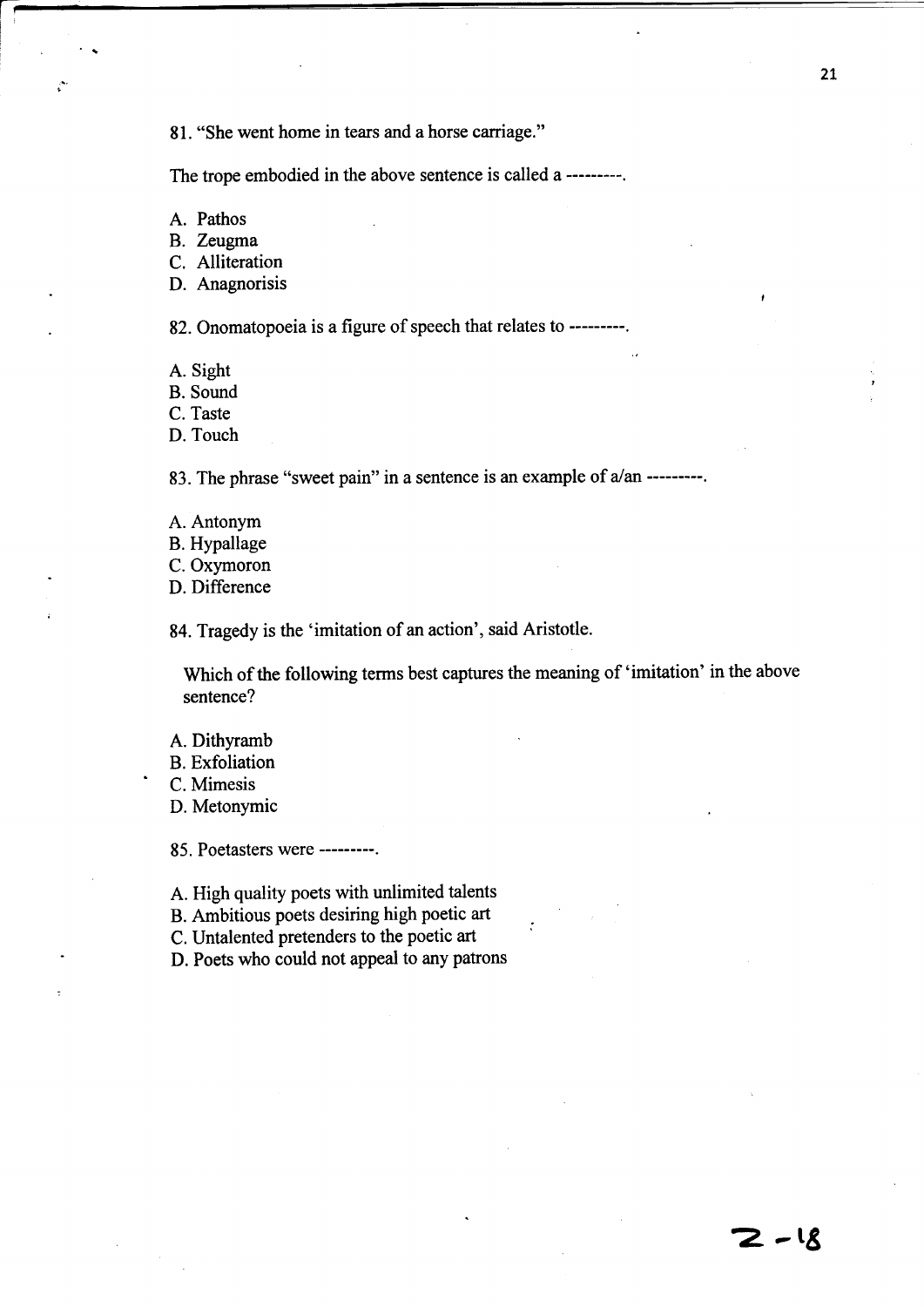86. Identify the trope in the following sentence:

He was a gazelle, leaping from crag to crag.

A. Simile

B. Chiasmus

C. Zeugma

D. Metaphor

87. Which of the following books is an allegorical take on the problem of censorship?

A. Haroun and the Sea of Stories

B. Ice-Candy'Man

C. Bookless in Baghdad

D. The Book Thief

88. Which of the following is not a translated work:

A. Untouchable Spring

B. Karukku

C, Joothan: A Dalit's Life

D. My Father Balaiah

Read the following passage carefully and answer questions 89 to 95:

Here we might also note that, after the theory revolutions of the 1960s and 1970s, critics often replaced talk of ethics with talk of politics: Questions of the moral good were spurned as individualist and linked to a humanism in need of repudiation; questions of pblitics, by contrast, were seen as structural and therefore compatible with radical challenges to subjectivity. The idea that ethical approaches to literature must be individualist and humanist has been difficult to dislodge. As late as 2014, John Frow distinguished between "ethical" critics, who consider that "characters are to be treated as though they were persons," and "structuralist" critics, for whom "characters are to be treated purely as textual constructs." To be sure, ethical inquiries drawing on the philosophy of thinkers such as Jacques Derrida, Emmanuel Lévinas, and Giorgio Agamben escaped the general opprobrium. For philosophers and literary critics in this tradition, literature does not hand out ethical instruction but rather undoes knowledge, unsettles expectations, and brings us face-to-face with alterity. In so doing, literafure forces us to confront the limitations of our own judgment, our own categories of thought and perception. As Derek Attridge puts it in The Singularity of Literature; "The distinctive ethical demand made by the literary work is not to be identified with its characters or its plot, with the human intercourse and judgements it portrays." Instead, "it is to be found in what makes it literature: its staging of the fundamental processes whereby language works upon us and the world." While we don't disagree that reading some forms of literature may produce unsettling encounters with otherness, we find this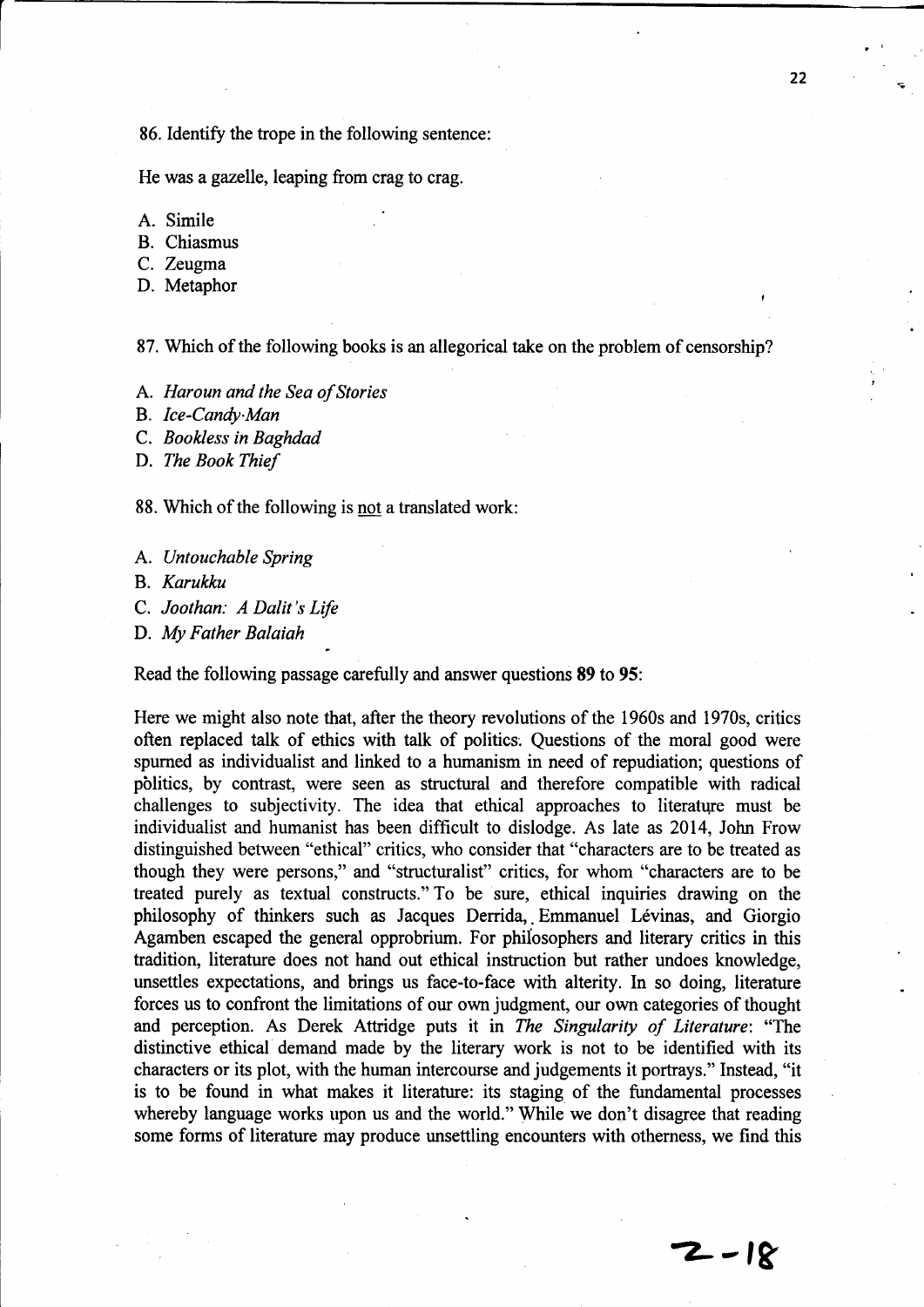line of argument too limited in its reach. Criticism in this vein often focuses entirely on language and form at the expense of character and is unable to grapple with questions about the rightness of judgment and action that often arise in engagement with fiction. Meanwhile, the claim that literature is a source of alterity overlooks the fact that while some forms of writing may challenge or estrange readers, indeed shake them to their very core, other forms of literary expression may be sought out for their familiarity or their consoling power. There is no such thing as "literature as such." The category of "literature" (or "the novel") is too diverse to have one, clearly definable effect.

89. why did the critics largely discard ethics after the theory revolution?

- A. Because theory did not challenge notions of subjectivity.
- B. Because ethics was not deemed to be adequately individualist.
- C. Because ethics was deemed to be associated with humanism.
- D. Because theory was not interested in individualist approaches.
- 90. In the quotation, "questions of politics, by contrast, were seen as strucfural," the term <sup>s</sup>tructural indicates that --------.
- A. politics is not individualist
- B. politics embraces Humanism
- C. politics favors monolithic notions of subjectivity
- D. politics is not radical

a

91. It is usually argued that ---------.

- A. Structuralists treat characters as persons whereas ethical critics treat them as linguistic formulations.
- B. Ethical critics treat characters as linguistic constructs whereas structuralist critics treat . them as idealist portraits.
- C. Structuralist critics treat characters as real beings whereas ethical critics treat them as idealist beings.
- D. Ethical critics treat characters as persons whereas strucfuralist critics treat them as textual constructs.

92. Conventionally speaking, ethical enquiry escapes general disapproval when

A. it takes the shape of providing instructions

- B. it takes the shape of providing access to alterity
- C. it takes the shape of constructing knowledge systems

D. it takes the shape of providing consolation

 $2 - 18$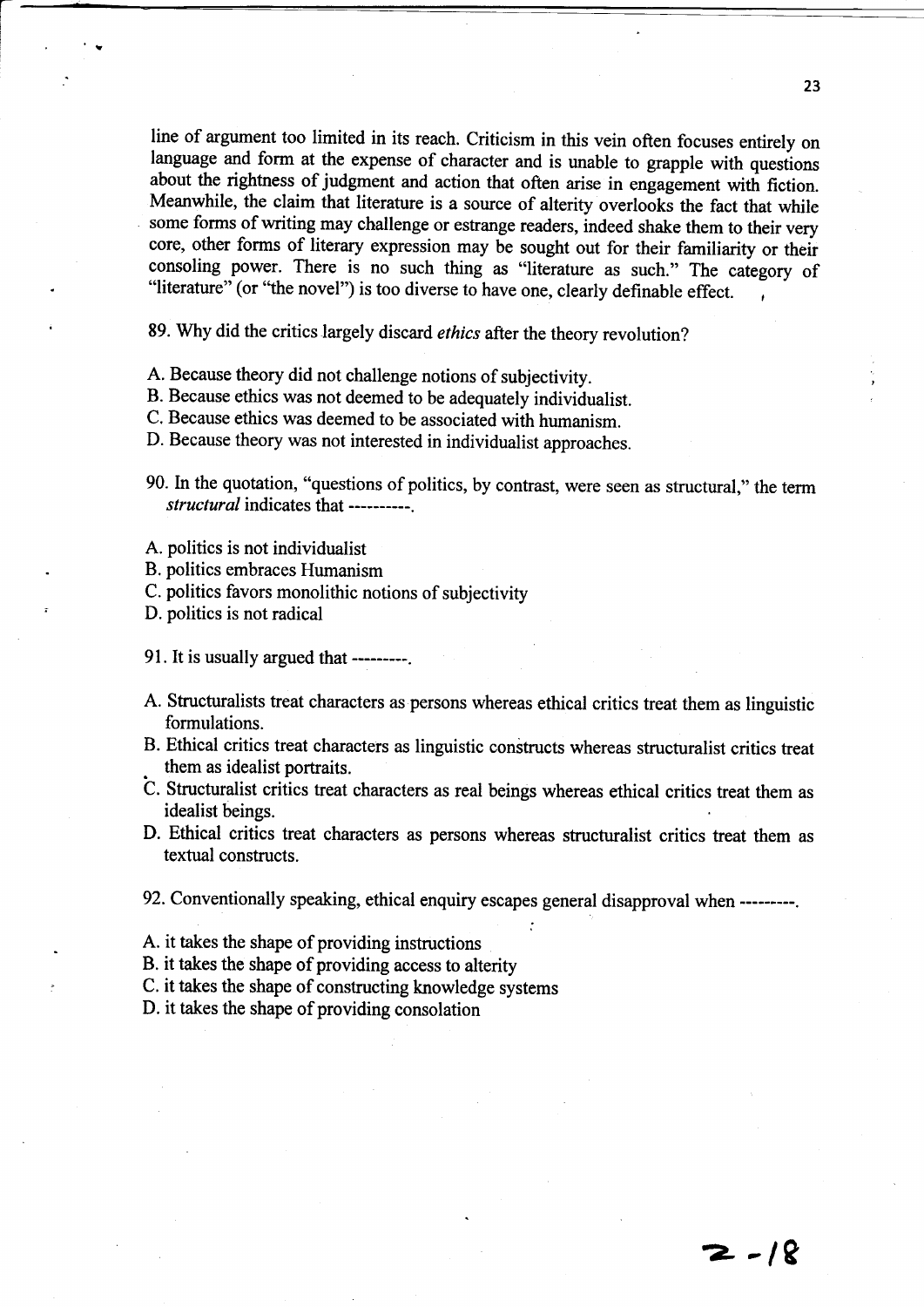- 93. According to the passage, the prevalent opinion is that the ethical demand literature makes consists in ---------.
- A. understanding how language works
- B. appreciating the judgemerits it portrays
- C. sympathetic identification with the characters
- D. understanding the work of the plot
- 94. Why does the writer find the conventional argument about ethics and literature limited?
- A. Because its engagement with language excludes any concern for appropriate discourse ' analysis.
- B. Because its focus on language excludes engagement with questions about rightness of judgment.
- C. Because its focus on language excludes any engagement with notions and practices of power.
- D. because its engagement with language excludes any focus on issues of textuality.
- 95. The expression "consoling power" of literature may mean
- A. the ability of literature to unsettle an individual's core beliefs
- B. the ability of literature to deconstruct collective cultural paradigms
- C. the ability of literature to reconfirm familiar paradigms
- D. the ability of literature to undo belief systems

96. Match the following:

i. Macbeth **a.** "If music be the food of love play on"<br>i. Twelfth Night b. "All the world's a stage" iii. The Merchant of Venice iv. Hamlet d. "Fair is foul, and foul is fair"<br>v. As You Like It e. "All that glitters is not gold"

- b. "All the world's a stage"
- c. "To be, or not to be, that is the question"
- 
- e. "All that glitters is not gold"

A.  $i-d$ ,  $i\ni-c$ ,  $i\ni i-a$ ,  $iv-b$ ,  $v-e$ B. i-d, ii-e, iii-b, iv-c, v-a  $C.$  i-d, ii-a, iii-e, iv-c, v-b D. i-d, ii-e, iii-c, iv-b, v-a

97. We will go out if it does not rain.

The underlined section of the sentence cannot stand on its own and is therefore  $a/an$ ------.

(A)Infinitive clause (B) Subjunctive clause (C) Subordinate clause (D)Relative clause

,

 $2 - 18$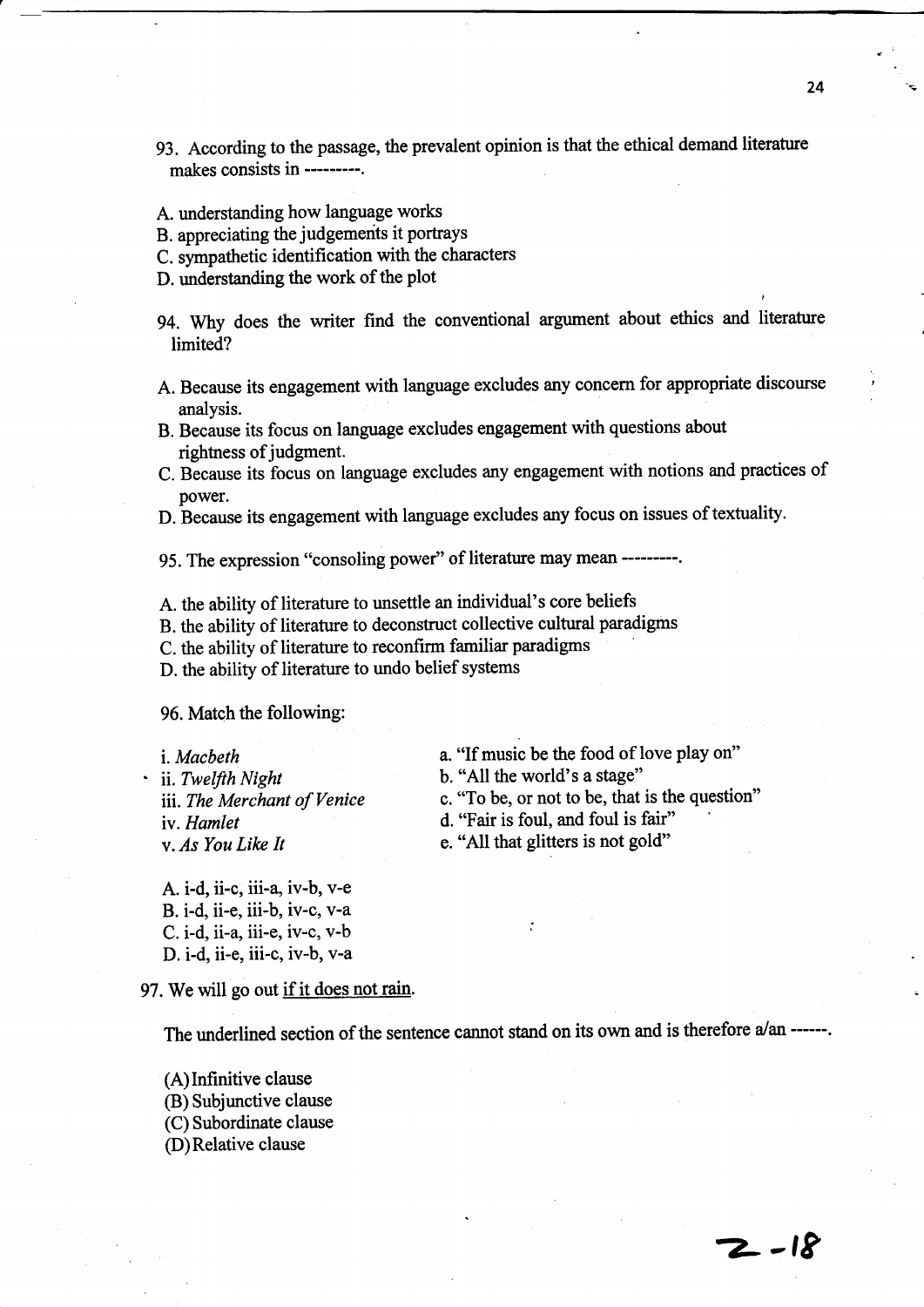#### 98. Match the following:

i. W. M. Thackeray b. Wuthering Heights<br>ii. George Eliot c. Vanity Fair ii. George Eliot c. Vanity Fai<br>iii. Charles Dickens d. Jane Eyre iii. Charles Dickens d. Jane Eyre<br>iv. Charlotte Brontë e. Middlemarch iv. Charlotte Brontë

a. Nicholas Nickleby

- 
- 
- f. The Mayor of Casterbridge

A. i-f, ii-e, iii-a, iv-b B. i-c, ii-e, iii-a, iv-b C. i-c, ii-f, iii-e, iv-d D. i-c, ii-e, iii-a, iv-d

99.

# $\star$ HIDDEN ENTRANCE $\star$

The above sign is an example of....

- A. Tragedy
- B. Irony
- C. Plausibility
- D. Horror
- 100. Contemporary culture has replaced reality with symbols and signs that constitute meaning for us. This phenomenon has been characterized as ----------.
- A. Stimulation
- 
- C. Verisimilitude
- D. Stimulus